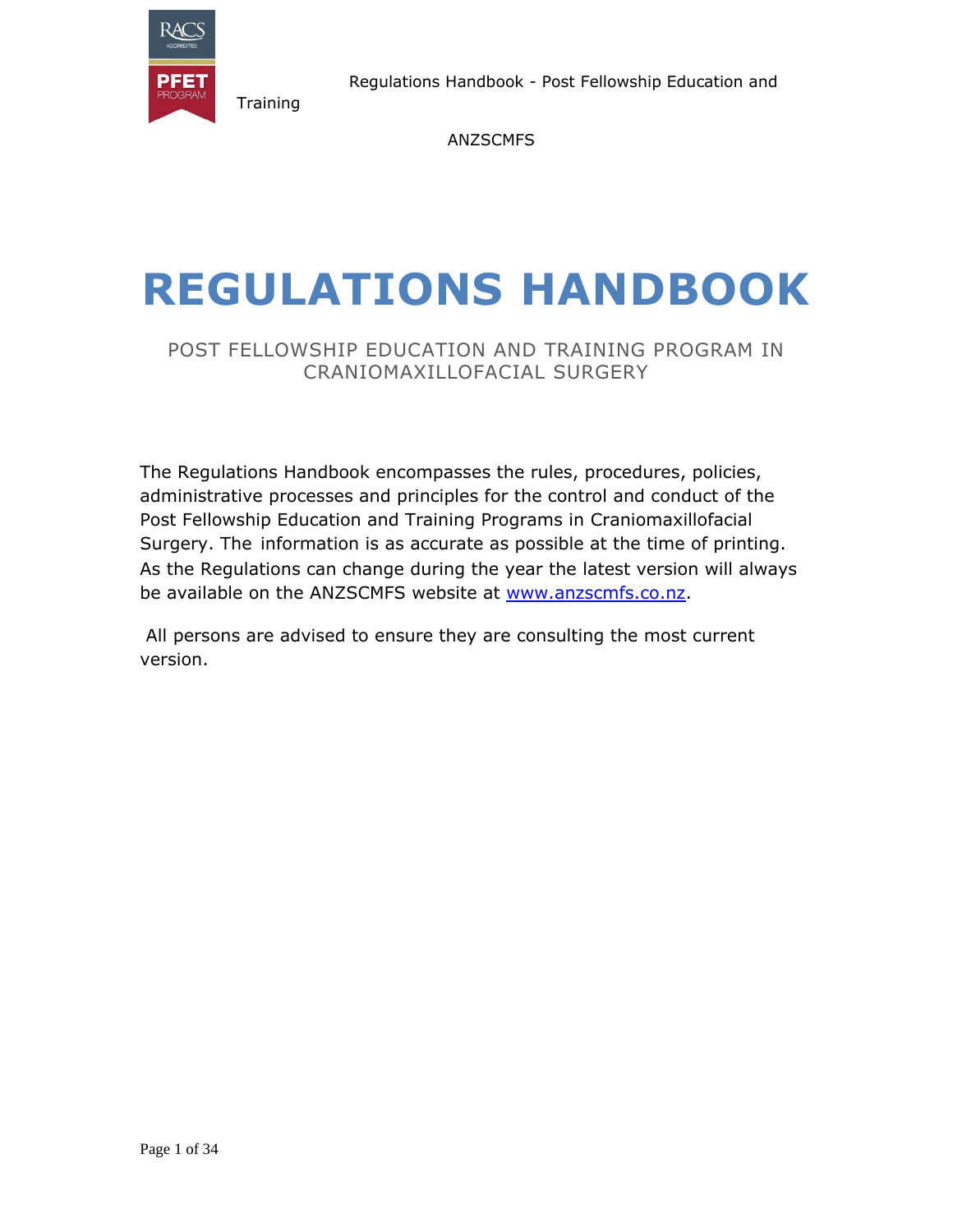

ANZSCMFS

# TABLE OF CONTENTS

| SECTION 1: ADMINISTRATION OF THE PFET PROGRAM4                |  |
|---------------------------------------------------------------|--|
| 1.1                                                           |  |
| 1.2                                                           |  |
| 1.3                                                           |  |
| 1.4                                                           |  |
| 1.5                                                           |  |
| Application for Registration into a PFET Program  6<br>1.6    |  |
| 1.7                                                           |  |
| Accreditation (Completion) of the PFET Program  9<br>1.8      |  |
| 1.9                                                           |  |
| 1.10                                                          |  |
| 1.11                                                          |  |
| SECTION 2: ACCREDITATION OF PFET POSITIONS 12                 |  |
| 2.1                                                           |  |
| 2.2                                                           |  |
| 2.3                                                           |  |
| 2.4                                                           |  |
| 2.5                                                           |  |
| SECTION 3: THE PFET PROGRAM IN CRANIOMAXILLOFACIAL SURGERY 17 |  |
| 3.1                                                           |  |
| 3.2                                                           |  |
| 3.3                                                           |  |
| Dismissal due to unsatisfactory performance 19<br>3.4         |  |
| 3.5                                                           |  |
| 3.6                                                           |  |
| 3.7                                                           |  |
| 3.8                                                           |  |
| 3.9                                                           |  |
| 3.10                                                          |  |
| 3.11                                                          |  |
|                                                               |  |
|                                                               |  |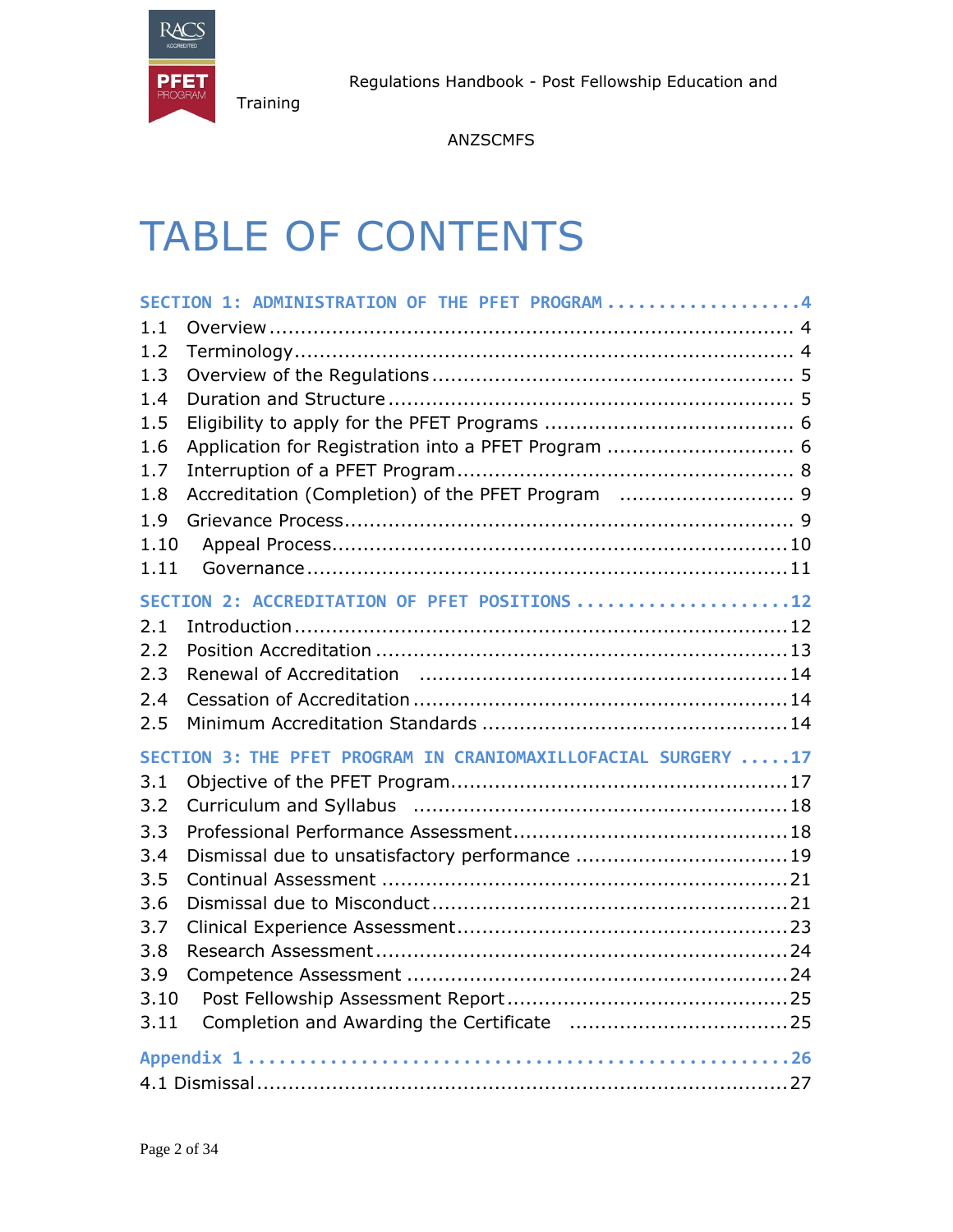

Regulations Handbook - Post Fellowship Education and

# ANZSCMFS

| Referee Report: Application for PFET program in Craniomaxillofacial Surgery |  |
|-----------------------------------------------------------------------------|--|
|                                                                             |  |
|                                                                             |  |
| GUIDELINES FOR LOGBOOKS FOR +2 CMF TRAINEES 34                              |  |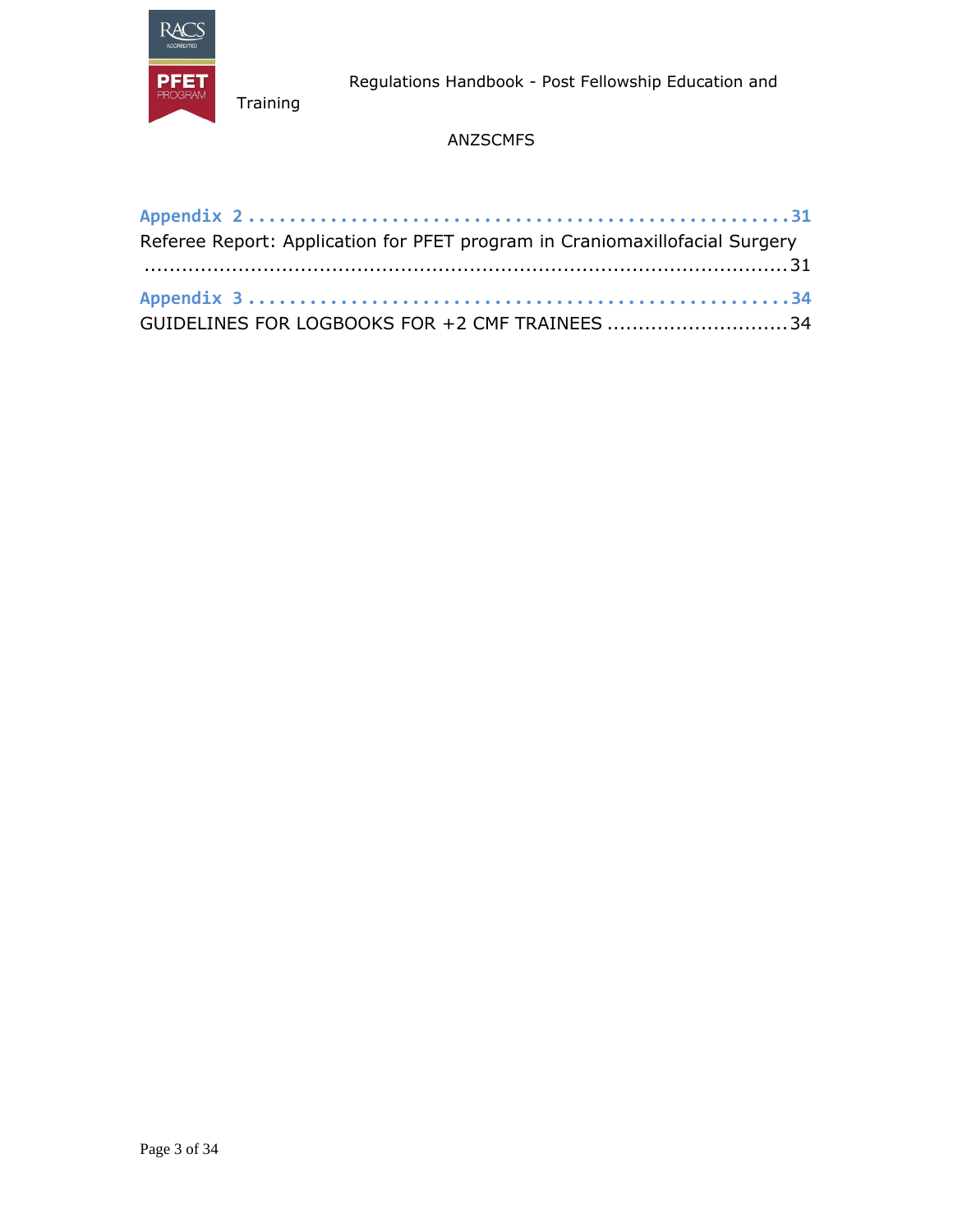

ANZSCMFS

# **SECTION 1: ADMINISTRATION OF THE PFET PROGRAM**

### 1.1 OVERVIEW

**Training** 

1.1.1 The ANZSCMFS Post Fellowship Education and Training (PFET) Program provides the opportunity for suitably qualified independent specialists to undertake extensive education and training to achieve advanced proficiency, knowledge and skills in Craniomaxillofacial Surgery.

1.1.2 The PFET Programs complements the Surgical Education and Training (SET) Program in Plastic and Reconstructive Surgery.

1.1.3 For assistance or information on the PFET Programs please contact:

### 1.2 TERMINOLOGY

In these Regulations, the following terminology shall have the following meanings:

1.2. **Committee** is the ANZSCMFS Post Fellowship Education and Training Committee.

1.2.2 **Business Days** means Monday to Friday excluding public holidays.

1.2.3 **Regulations** are the rules, procedures, policies, administrative processes and principles for the control and conduct of the PFET Program only.

1.2.4 **PFET Program** is the Post Fellowship Education and Training Program offered by the ANZSCMFS

1.2.5 **ANZSCMFS** is the Australia and New Zealand Society of Craniomaxillofacial Surgeons.

1.2.6 **Supervisor** is the surgical supervisor of the PFET program position. Each training post will have a nominated supervisor

1.2.7 **SET Program** is the Surgical Education and Training Program in Plastic and Reconstructive Surgery of the Royal Australasian College of Surgeons.

1.2.8 **Fellow** is a registrant in a PFET Program.

1.2.9 **Chairman** is the Chairman of the Training Committee.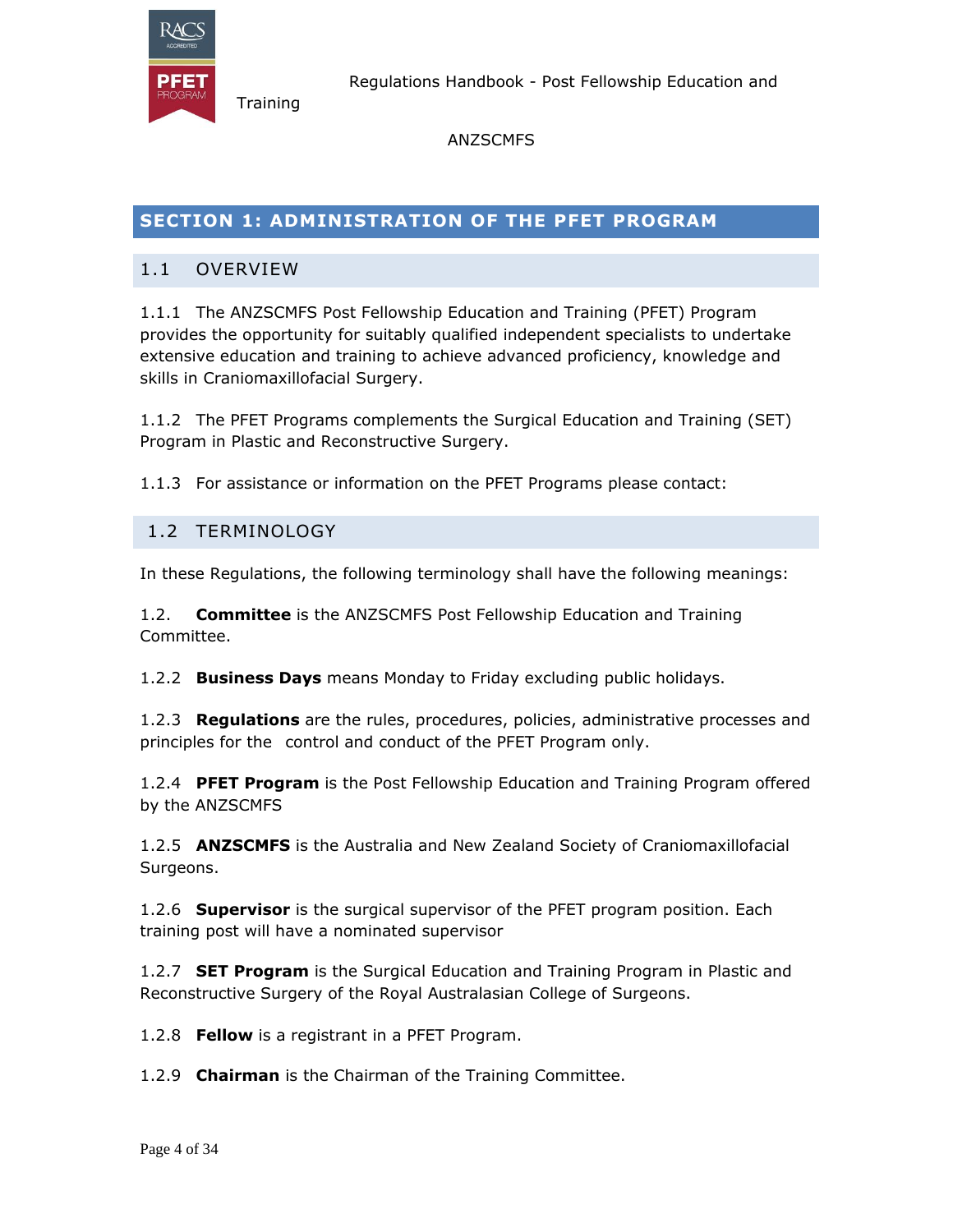

Regulations Handbook - Post Fellowship Education and

#### ANZSCMFS

- 1.2.10 **PPA** is the Professional Performance Assessment Report.
- 1.2.11 **ASPS** is the Australian Society of Plastic Surgeons.
- 1.2.12 **NZAPS** is the New Zealand Association of Plastic Surgeons.
- 1.2.12 **RACS** is the Royal Australasian College of Surgeons.

# 1.3 OVERVIEW OF THE REGULATIONS

1.3.1 These Regulations encompass the rules, procedures, policies, administrative processes and principles for the control and conduct of the PFET Program.

1.3.2 All fellows, supervisors, units with accredited training positions and Committee members are required to comply with the Regulations at all time.

1.3.3 The information in these Regulations is as accurate as possible at the time of printing. The ANZSCMFS reserves the right to make reasonable changes to these Regulations at any time. As the Regulations can change during the year the latest version will always be available on the training website at www.anzscmfs.co.nz. All persons are advised to ensure they are consulting the most current version.

1.3.4 In the event of any discrepancy or inconsistency between these Regulations and other information from any source, written, verbal or otherwise, these Regulations shall prevail.

# 1.4 DURATION AND STRUCTURE

1.4.1 The PFET Program must be a minimum of twenty four (24) months full time or the part-time equivalent. There is no maximum duration.

1.4.2 The PFET Program is designed to facilitate the cumulative acquisition of the experience, knowledge, skills and attributes aligned with the overall objective.

1.4.3 The PFET Program includes clinical, research, educational and administrative experience in Craniomaxillofacial Surgery. It is expected that the duties assigned to the fellow will increase in complexity as the fellow assumes more responsibly and builds on their generalist experience, knowledge, skills and attributes.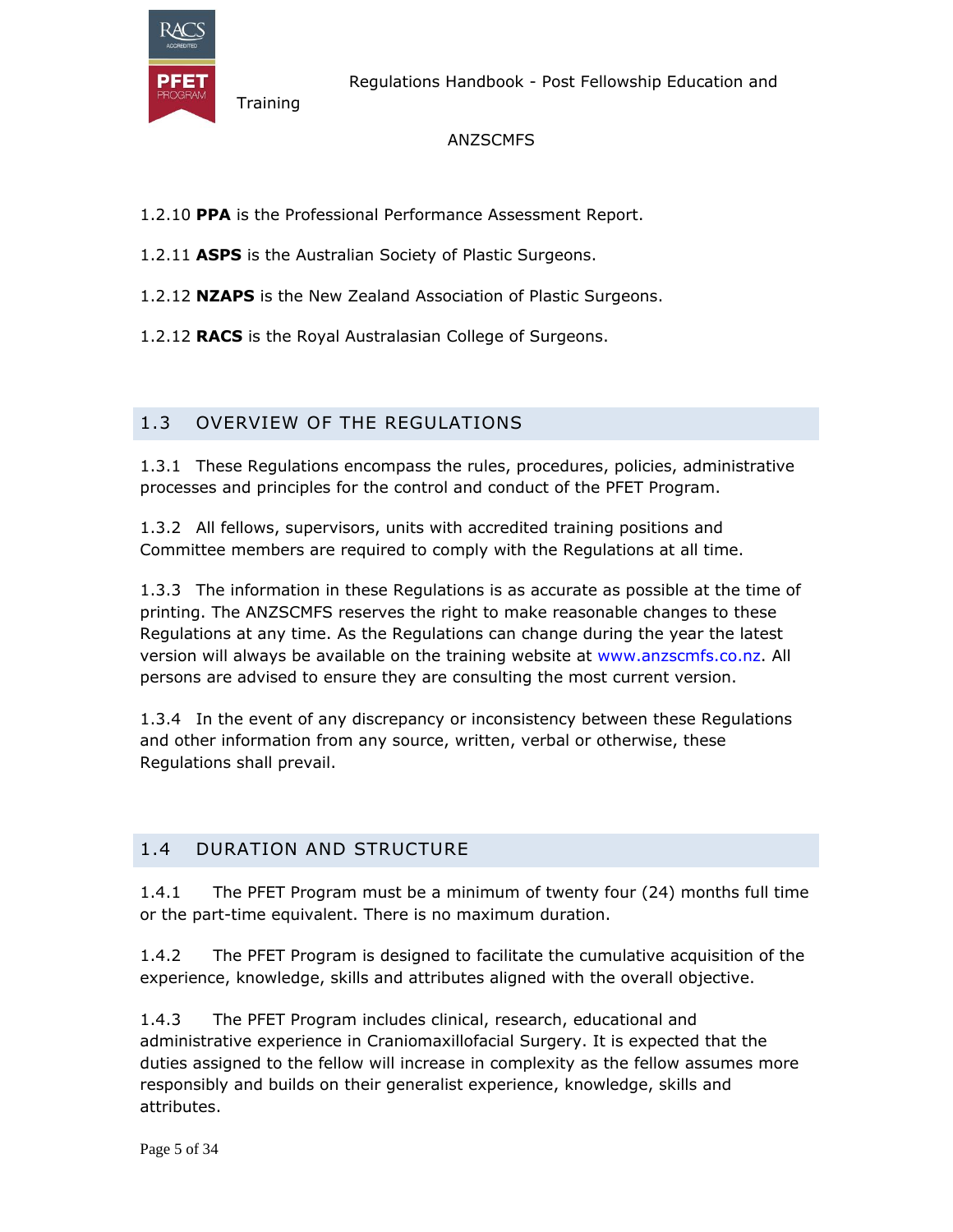

Regulations Handbook - Post Fellowship Education and

ANZSCMFS

1.4.4 Fellows will be permitted to present for the exit examination up to a maximum of three times.

# 1.5 ELIGIBILITY TO APPLY FOR THE PFET PROGRAMS

1.5.1 All applicants must be an Australian or New Zealand citizen or have an appropriate visa to work in Australia or New Zealand as a specialist Surgeon in a supervised fellowship position.

1.5.2 All applicants must have current and valid medical registration necessary to practice in the position accredited for the PFET Program.

1.5.3 Applicants must satisfy one of the following:

(a) Satisfactorily completed the FRACS Examination in Plastic and Reconstructive Surgery or an equivalent postgraduate surgical qualification recognised by the ANZSCMFS as appropriate for higher training; or

(b) Completed the FRACS Examination in a related discipline and have the requisite base experience and scope of practice; or

(c) Completed the Australian Medical Council (AMC) or Medical Council of New Zealand (MCNZ) specialist assessment process resulting in formal recognition as a specialist Surgeon; or

(d) Have a specialist training qualification in Plastic and Reconstructive Surgery from a designated competent authority being one of the following:

- . Royal College of Surgeons of England (United Kingdom) FRCS; or
- . Royal College of Physicians and Surgeons (Canada) FRCSC; or
- . American College of Surgeons (Unites States of America) FACS; or
- . Medical Council of Ireland (FRCSI).

# 1.6 APPLICATION FOR REGISTRATION INTO A PFET PROGRAM

1.6.1 Eligible fellows must apply at least 1 year prior to the commencement of their PFET Program on the prescribed registration form available from the ANZCMFS website www.anzscmfs.co.nz. Applications must include a detailed Curriculum Vitae, a list of three referees and a covering letter explaining their desire to enter the PFET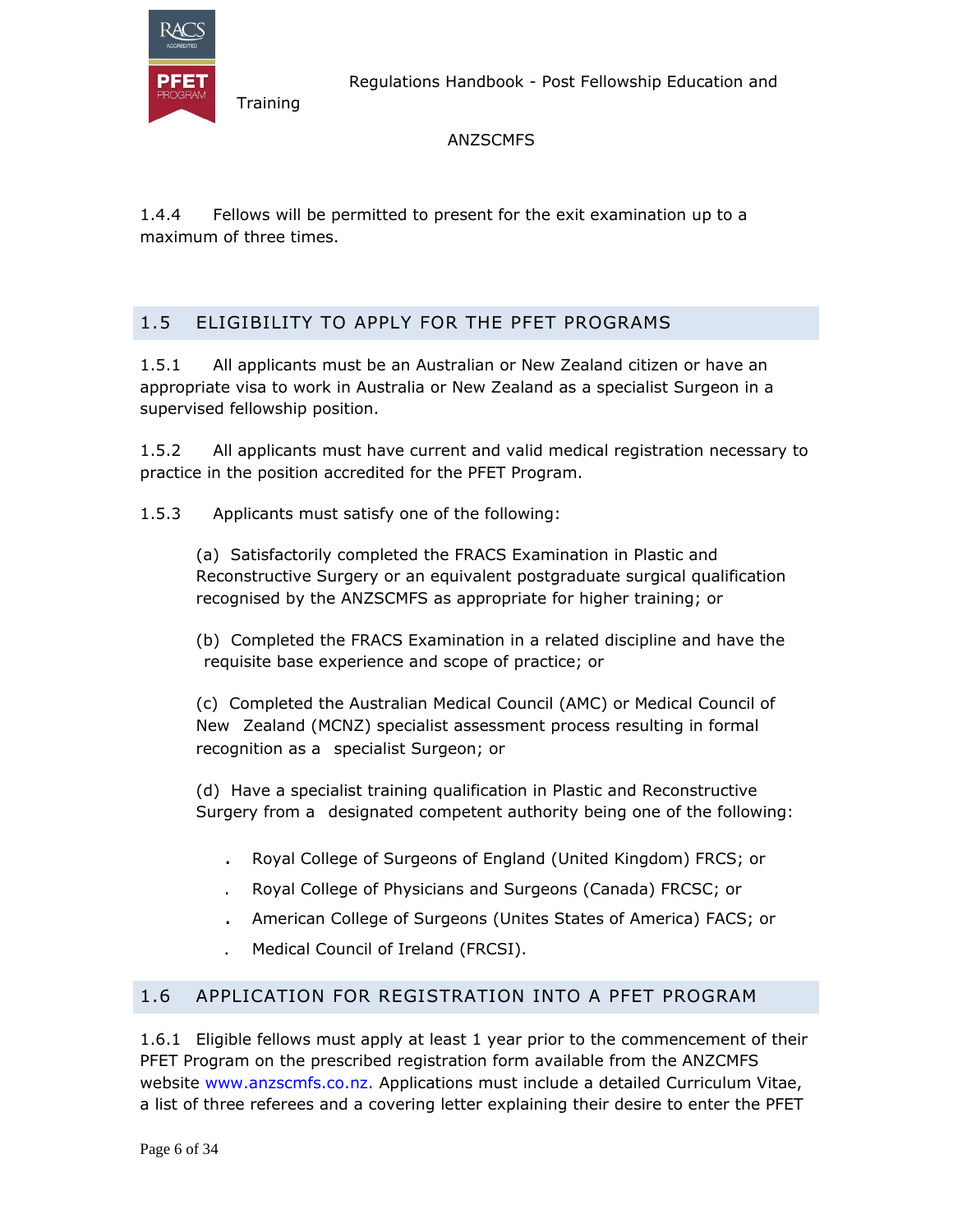

Regulations Handbook - Post Fellowship Education and

#### ANZSCMFS

program.

1.6.2 Referees must be surgeons with FRACS or equivalent, for whom the applicant has worked in a trainee capacity for a minimum period of six months during SET training (or equivalent.) The Chairman of the Training Committee will contact the referees. Referee reports must be completed and returned within six weeks of being requested. Referee reports are confidential and will remain the property of ANZSCMFS. The format of the referee reports is outlined in appendix 2.

1.6.3 Applications from eligible fellows can be made at any time during the year. An application fee is payable at the time of application. Application fees are revised annually and will be published on the ANZSCMFS website www.anzscmfs.co.nz. The application fee for 2017 applicants will be \$AUD 220 including GST.

1.6.4 Applications are considered by the Committee for registration. In considering applications the Committee will review eligibility for the PFET Program. If an applicant is deemed ineligible for registration the applicant will be refunded 50% of the application fee paid in accordance with 1.6.3.

1.6.5 If an applicant is deemed eligible for registration the applicant will be interviewed prior to acceptance into the PFET Program. The interview will be conducted by a panel consisting of the Chairman and at least two members of ANZSCMFS. Where possible, the interview will be scheduled to coincide with an Australasian Scientific Meeting.

1.6.6 When there are more eligible applicants than available training posts, the selection process will become competitive and candidates will be ranked. Ranking will be determined by applying the following weighting to the percentage adjusted score out of 100 obtained by each of three selection tools, providing an overall percentage score:

- a. Curriculum vitae -30%
- b. Structured referee reports 40%
- c. Panel interview 30%

1.6.7 Candidates who apply for training prior to attaining FRACS, and fail to pass the FRACS fellowship, must reapply to be considered for selection in the subsequent year.

1.6.8 Successful applicants must secure employment in a unit approved by the Training Committee. ANZSCMFS will assist in the process wherever possible. Applicants who fail to attain employment in the approved unit will be withdrawn from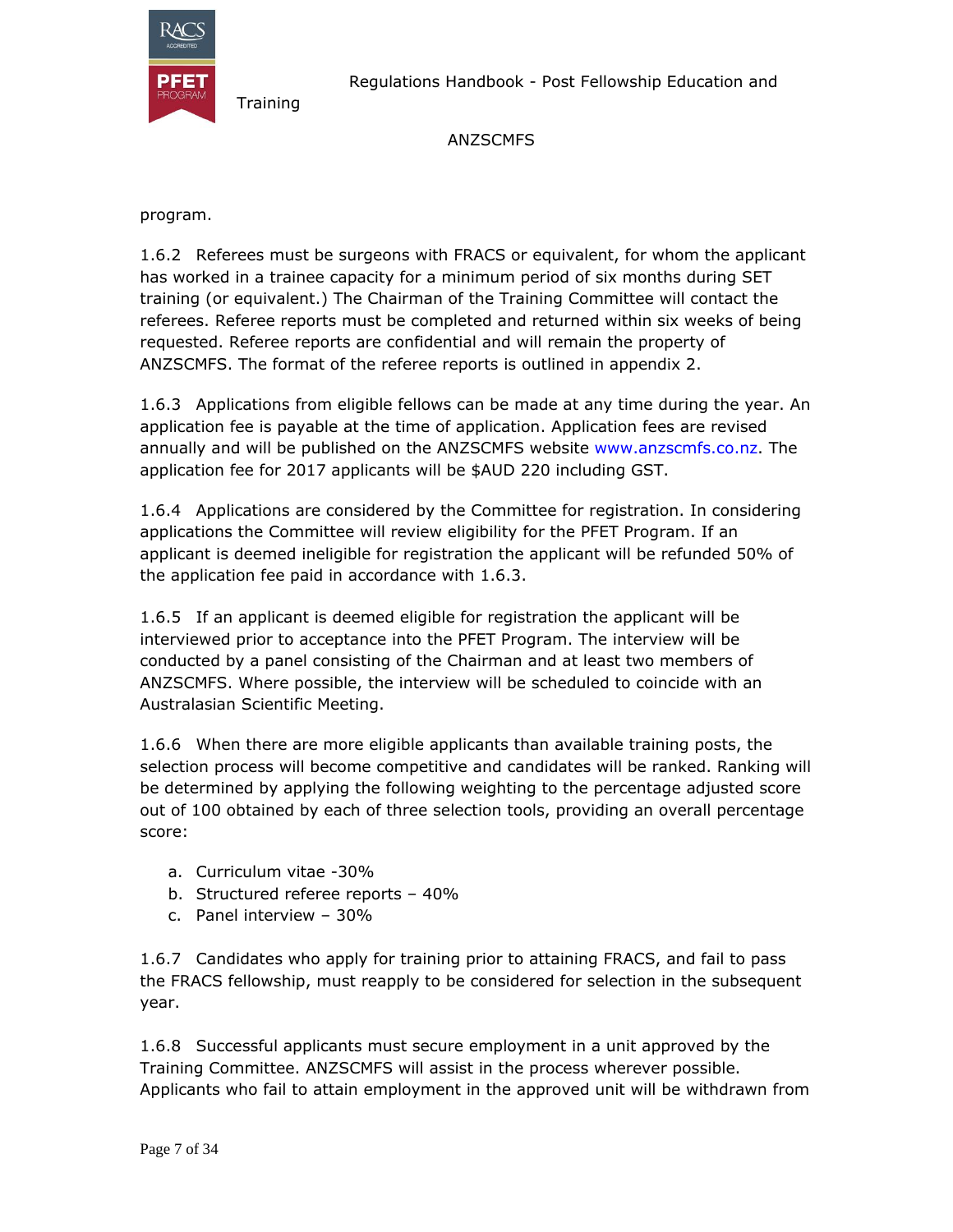

**Training** 

#### ANZSCMFS

PFET and must reapply to be considered for subsequent selection.

1.6.9 Successful applicants will be notified in writing, and registered in the PFET program for twenty-four (24) months duration. The application fee paid in accordance with 1.6.3 is non refundable for applicants deemed eligible for registration.

1.6.10 Unsuccessful applicants will be notified in writing of their outcome.

1.6.11 The annual registration fee will be revised annually and published on the ANZSCMFS website. Renewal notices will be issued thirty (30) days prior to the registration expiry date. The registration fee for 2017 will be \$AUD 2500 +GST for all fellows registered in the PFET Program. The registration fee or part thereof is nonrefundable.

1.6.12 The official commencement date of the PFET Program will be the commencement date of the first clinical attachment. No retrospective credit will be given for any training undertaken prior to the official commencement date or undertaken after the PFET Program registration has ceased.

1.6.13 Registration to the PFET Program will cease if:

- a. The fellows' registration fee is not paid by the due date; or
- b. The fellows' registration expires; or
- c. The fellow requests in writing that the PFET Program registration cease; or
- d. The fellows' employment in the PFET Program position ceases for any reason; or
- e. The fellow is found to have falsified a training document; or
- f. The fellow fails to submit a training document by the communicated due date; or
- g. The fellow is granted accreditation (completion) of the PFET Program.

#### 1.7 INTERRUPTION OF A PFET PROGRAM

1.7.1 Applications to interrupt a PFET Program may be approved in a range of circumstances including ill-health and parenting.

1.7.2 Applications must be made in writing to the Committee. Interruptions must be supported by the employer of the accredited PFET Program position and must be accompanied by a Professional Performance Assessment (PPA) Report valid up until the date of application for interruption.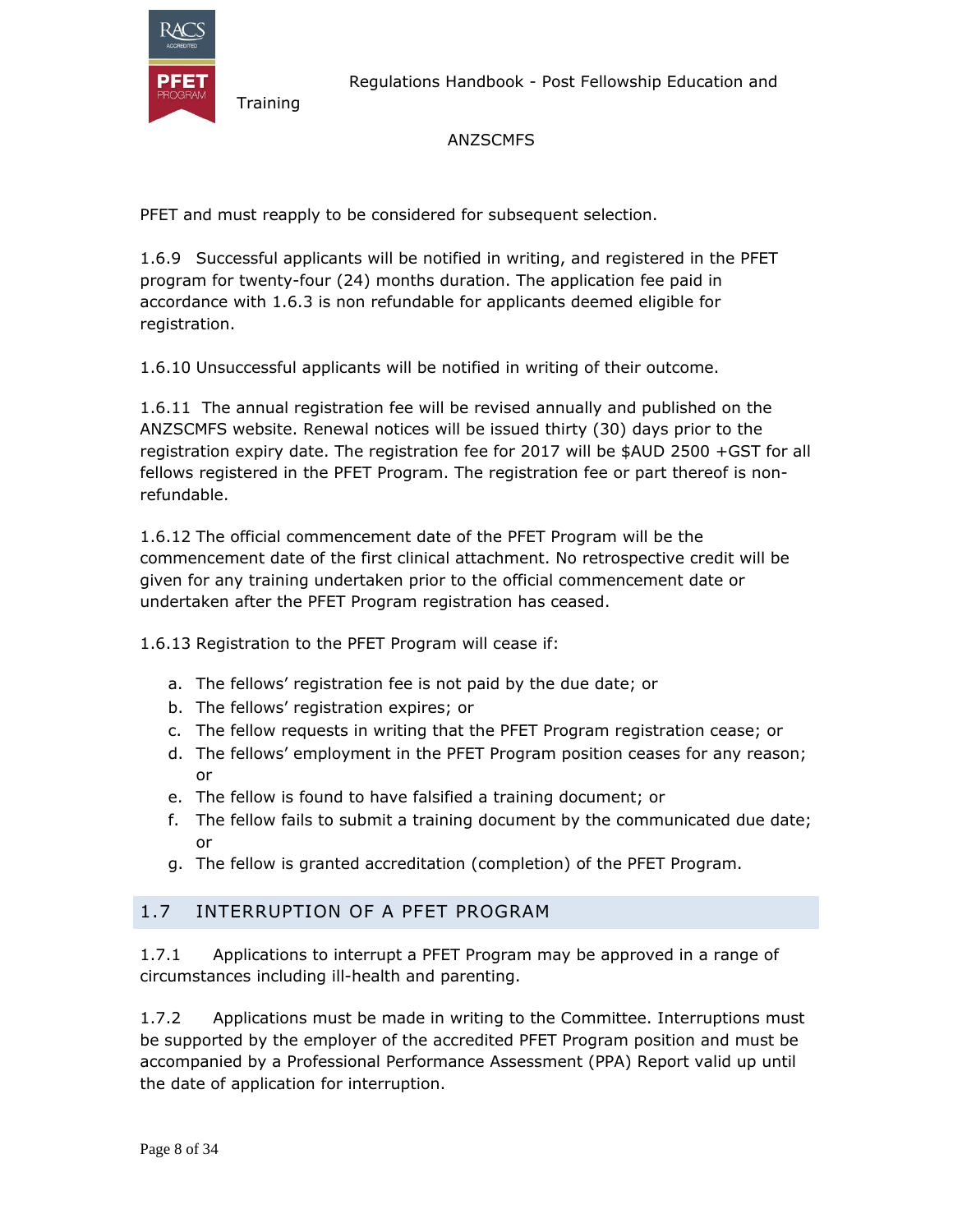

Regulations Handbook - Post Fellowship Education and

#### ANZSCMFS

1.7.3 Where interruption is granted, the commencement date for the interruption will be the date the Committee received the completed application for interruption.

1.7.4 During a period of interruption registration in the PFET Program will be suspended. Any training undertaken during the interruption will not be considered as part of the PFET Program.

1.7.5 Leave will be applied in accordance with the standard contractual agreement of the employing unit. No more than three months leave may be taken in any training year. Leave of greater than three weeks duration must be notified to, and agreed by the Chairman. Attendance at conferences directly related to the field of Craniomaxillofacial Surgery (as approved by the Chairman) will not be counted as leave.

# 1.8 ACCREDITATION (COMPLETION) OF THE PFET PROGRAM

1.8.1 On application to and approval from the Committee that the objectives and requirements of the PFET Program has been satisfied the fellow will be issued with a Certificate of Post Fellowship Education and Training.

# 1.9 GRIEVANCE PROCESS

1.9.1 Any person adversely affected by a decision made by the Committee or a surgical supervisor may, within thirty (30) Business Days of being notified of the decision submit a written grievance to the Chairman to have the decision reviewed.

1.9.2 In submitting a written grievance the person must include the grounds for the grievance or appeal, the remedy sought and any relevant supporting documentation.

1.9.3 A written grievance will be considered by the Committee within twenty (20) Business Days of its receipt.

1.9.4 The Committee will provide a written response affirming the previous decision, modifying the decision, or reversing the decision, providing appropriate justification.

1.9.5 Where the Committee overturns or varies a decision the reasoning must fall into one of the following categories and must be justified: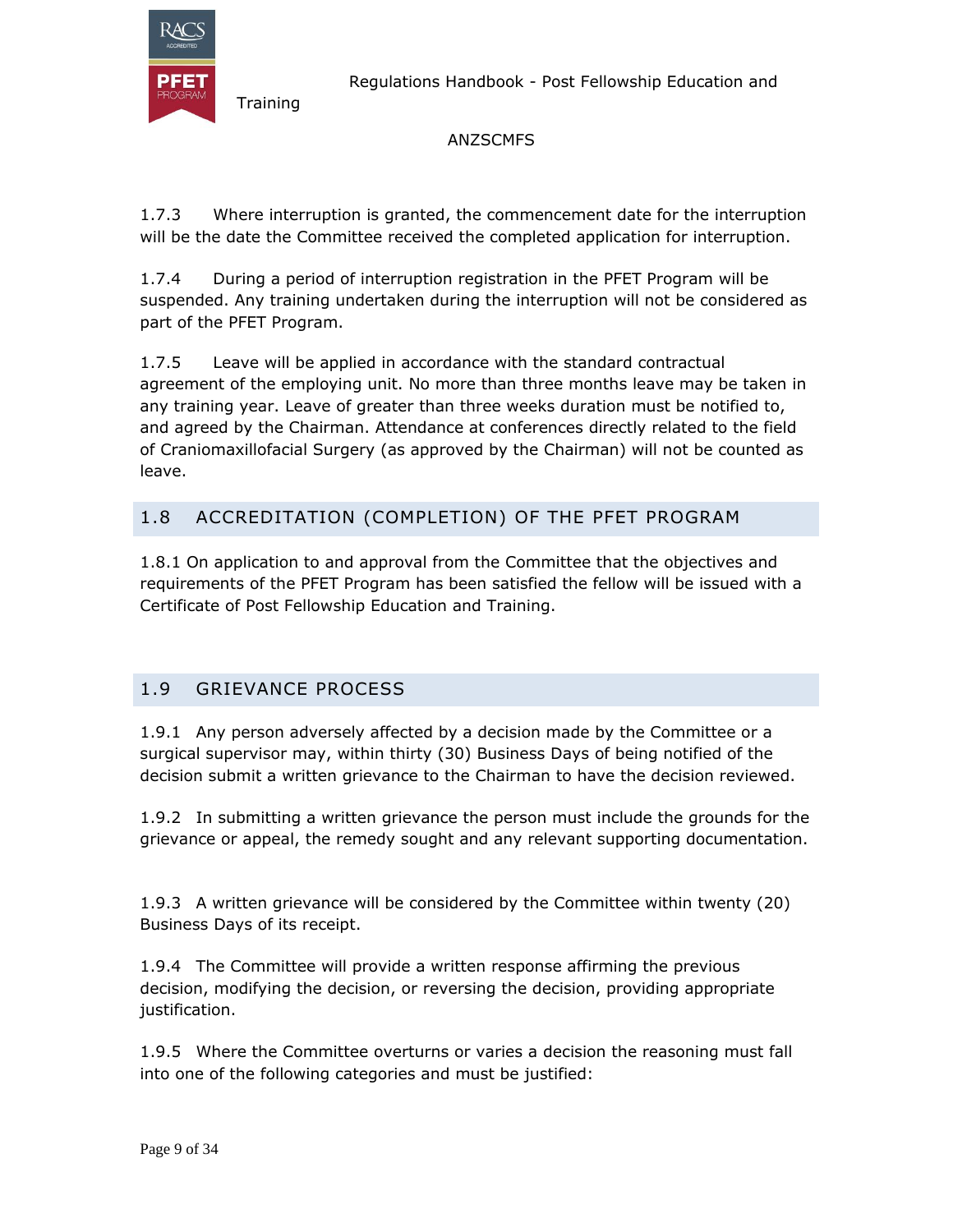

Regulations Handbook - Post Fellowship Education and

#### ANZSCMFS

- a.That the decision was based on a mistake of fact or law; or
- b.That an error in due process occurred; or
- c. That the relevant policies or procedures were not observed; or
- d.That relevant and significant information was not appropriately considered in the decision; or
- e.The grounds for special consideration as defined by the Committee were established which justify the decision.

1.9.6 Where a person adversely affected by a decision has submitted a written grievance and is dissatisfied with the Committee decision review, the person may submit a written appeal to the ANZSCMFS executive in accordance with clause 1.10.

# 1.10 APPEAL PROCESS

1.10.1 Any person adversely affected by a decision, who has submitted a written grievance in accordance with clause 1.9 and is dissatisfied with the outcome of the grievance process may, within twenty (20) Business Days of being notified of the grievance decision submit a written appeal to the ANZSCMFS to have the decision reviewed. This process of appeal will also apply to any trainee who has been dismissed and wishes to appeal the decision.

1.10.2 An appeal fee of \$AUD 5000 including GST will be payable which will be refunded if the final determination of the appeal panel is that the original decision be overturned. Payment must be made at the time of submitting the appeal and the appeal will not be considered to have been received until full payment has been made.

1.10.3 In submitting a written appeal the applicant must include the grounds for the appeal, the remedy sought and any relevant supporting documentation. The applicant will have the onus of proof to establish the grounds of the appeal. Any documentation not submitted with the appeal will not be subsequently considered.

1.10.4 The ANZSCMFS will convene an appeal panel. The appeal panel will include two members of the ANZSCMFS who were not party to the original decision and one additional person who is not a member or employee of the ANZSCMFS and who was not involved in the original decision.

1.10.5 The appeal panel will convene an appeal hearing within thirty (30) Business Days of receipt of the written appeal and payment.

1.10.6 The person who submitted the appeal may nominate a support person to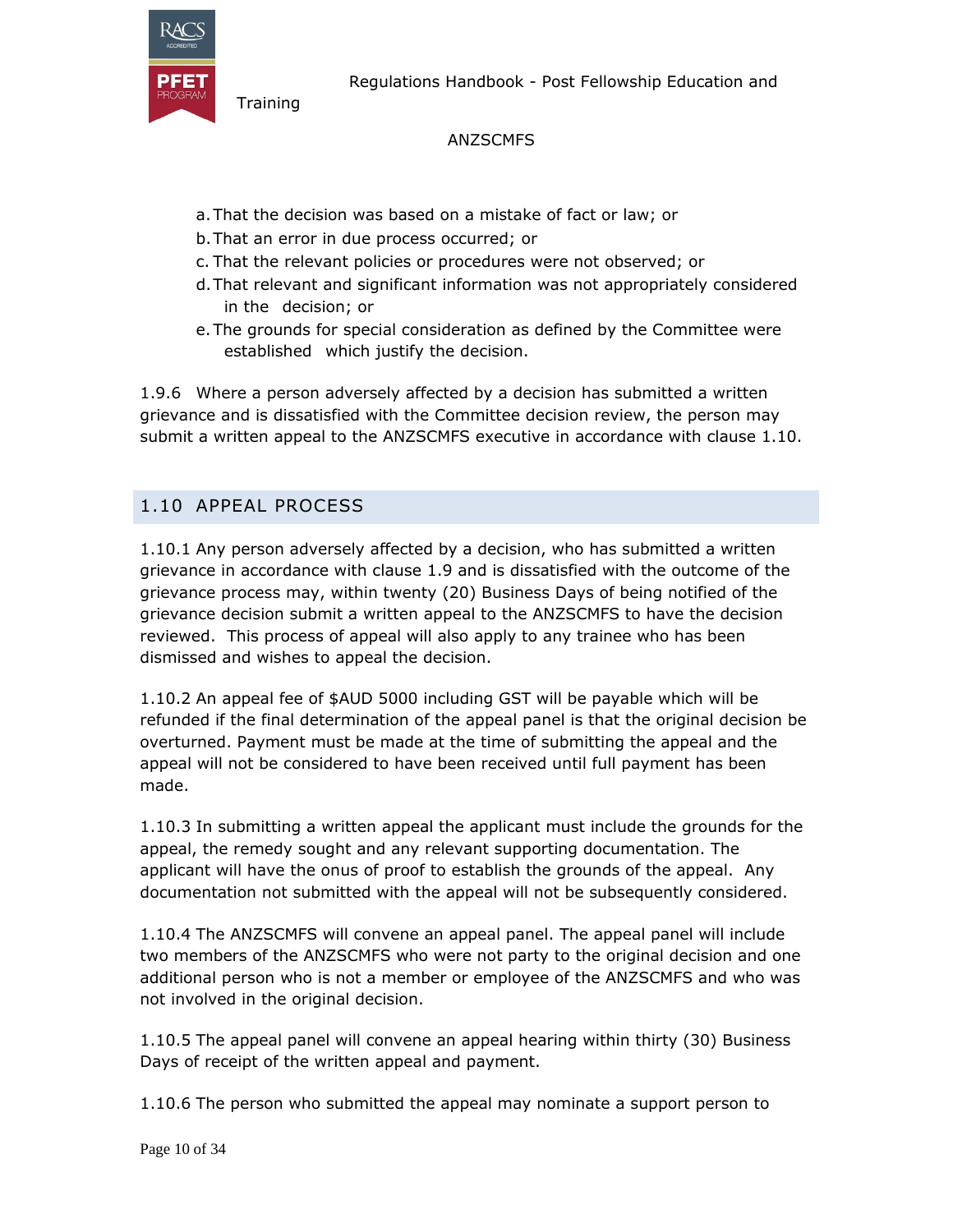

Regulations Handbook - Post Fellowship Education and

#### ANZSCMFS

accompany him or her at any stage of the appeal process. The support person must not be a legal practitioner or barrister.

1.10.7 The appeal panel may receive written or oral submissions at any time in the course of a hearing, at its discretion.

1.10.8 The appeal panel will provide a written response affirming the previous decision, modifying the decision, or reversing the decision, providing appropriate justification to both the Committee and the applicant. The appellant will be notified of the outcome of the appeal within two weeks of the hearing.

1.10.9 Where the appeal panel overturns or varies a decision the reasoning must fall into one of the following categories and must be justified:

- a. That the decision was based on a mistake of fact or law; or
- b. That an error in due process occurred; or
- c. That the relevant policies or procedures were not observed; or
- d. That relevant and significant information was not appropriately considered in the decision; or
- e. The grounds for special consideration as defined by the Committee were established which justify the decision.

#### 1.11 GOVERNANCE

.

1.11.1 The ANZSCMFS Post Fellowship Education and Training Committee (the Committee) is responsible for the oversight of the policies and the maintenance of education, training, assessment standards and communication of decisions relating to the PFET Program.

1.11.2 The Committee must provide a written report to the ANZSCMFS executive at each scheduled meeting.

1.11.3 The composition of the Committee must include, as a minimum:

- a. An appointed Chair who must also be a member of the ANZSCMFS Executive
- b. Two additional persons who are members of the ANZSCMFS.
- 1.11.4 With the approval of the ANZSCMFS executive the Committee may co-opt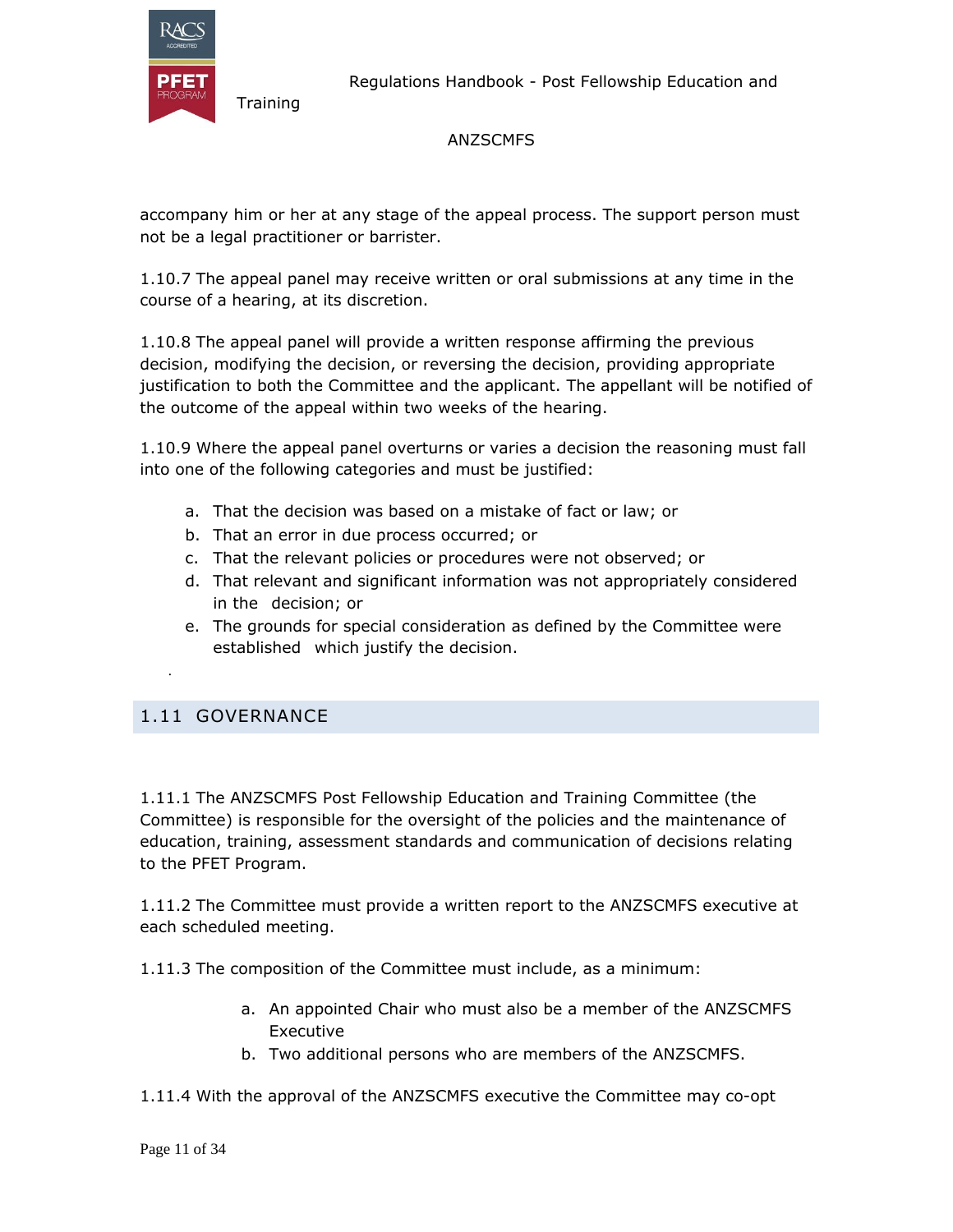

#### ANZSCMFS

additional members.

**Training** 

1.11.5 Committee members must satisfy the eligibility criteria for the duration of their tenure. If there is a change in circumstances and a Committee member no longer satisfies the eligibility criteria they may be removed from the Committee and their position declared vacant.

1.11.6 The Chair of the Committee shall be appointed by the ANZSCMFS Executive. The additional representatives in 1.11.3 (c) shall be appointed by the ANZSCMFS Executive following a call for nominations from eligible persons.

1.11.7 Members who sit on the Committee ex-officio do so for the term of office of that position. Members who are co-opted on the Committee do so for a term determined by the ANZSCMFS Executive. Other members shall hold office for a period of three (3) years and be eligible for re- appointment up to a maximum of nine (9) years.

1.11.8 Meetings must be held via teleconference or face to face as required.

1.11.9 Members who sit on the committee must declare any conflict of interest.

1.11.10 Questions arising at a meeting of the Committee shall be determined by a majority of the votes of members who are present at the meeting. Each member present at a meeting is entitled to one vote but, in the event of an equality of votes on any question, the person presiding may exercise a second or casting vote.

1.11.11 Notwithstanding the above, a member may be excluded from voting where there is a conflict of interest.

# **SECTION 2: ACCREDITATION OF PFET POSITIONS**

# 2.1 INTRODUCTION

2.1.1 The purpose of these Regulations are to set forth and establish the terms and conditions for the inspection and accreditation of positions for the ANZSCMFS PFET Program.

2.1.2 Applications are open to public and private institutions in Australia, New Zealand and overseas. Applications are based on a specific position, rather than an institution accreditation.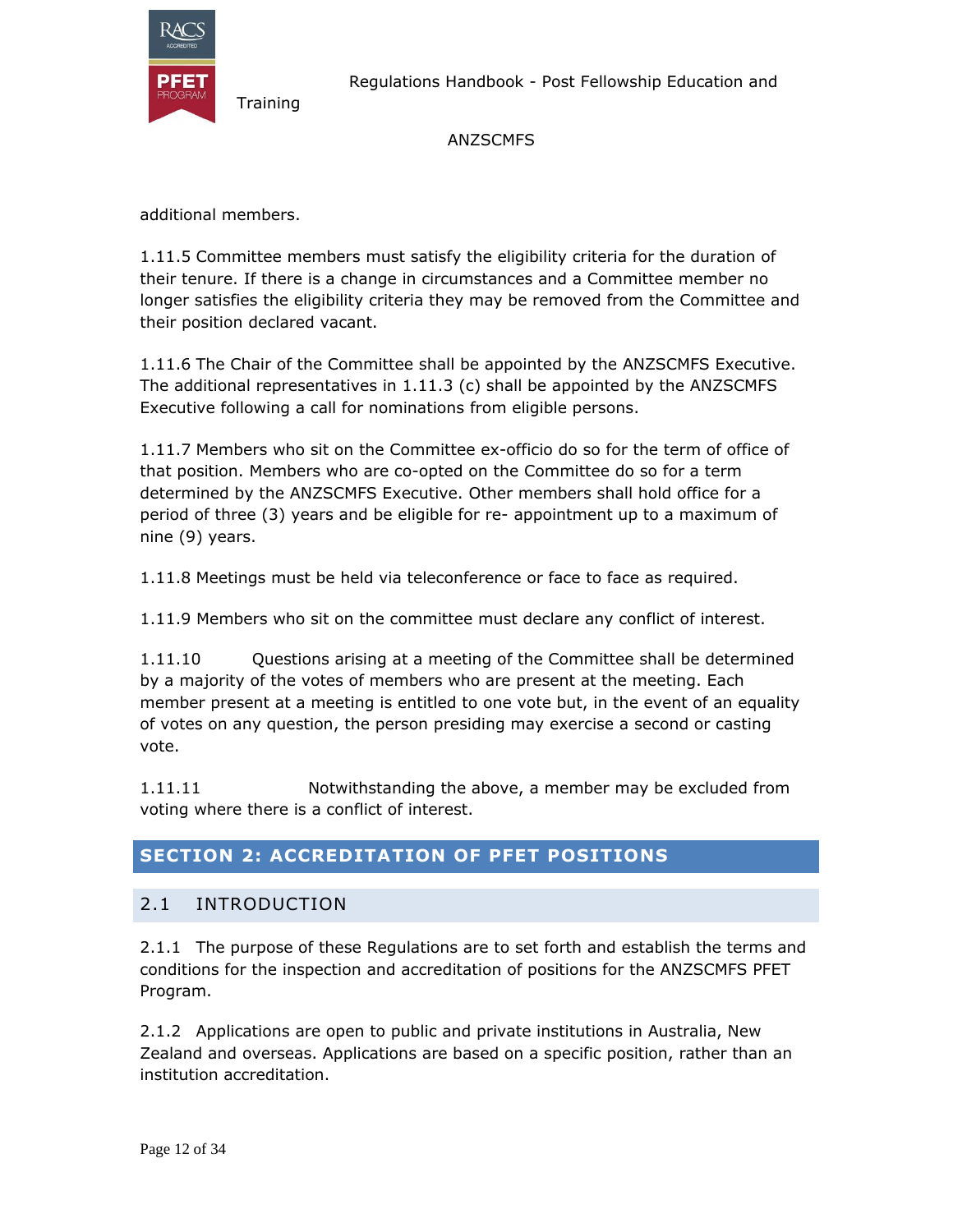

#### ANZSCMFS

2.1.3 Applications are open to institutions working in affiliation with other institutions. Where the proposed PFET position involves multiple units there must be a primary unit. The majority of the training time must be spent in the primary unit.

# 2.2 POSITION ACCREDITATION

**Training** 

2.2.1 Application can be made at any time of year on the prescribed form through the ANZSCMFS website www.anzscmfs.co.nz. Only applications submitted in the prescribed manner will be considered.

2.2.2 The assessment of the proposed position will commence with a paper based assessment against the minimum accreditation criteria.

2.2.3 If there are any significant areas which require further investigation a physical inspection may be required. Where a physical inspection is required an inspection fee may be payable based on costs incurred. The inspection fee, or part thereof, is not refundable.

2.2.4 The applicant will be provided with an assessment report, summarising the assessment against the minimum accreditation standards and the outcome. This assessment report will be provided within twenty (20) Business Days of receipt of application where a physical inspection is not required, or twenty (20) Business Days of the physical inspection where such an inspection is required.

2.2.5 Where accreditation is not granted the applicant will have thirty (30) Business Days from the date of the assessment report to provide additional information regarding the identified deficiencies. The Committee will consider this additional information and make a determination on whether the deficiencies have been satisfactorily addressed within twenty (20) Business Days of receipt of the additional information. If additional information is not provided, or the Committee determine that the deficiencies have not been satisfactorily addressed the Committee decision will be final.

2.2.6 Where accreditation is granted, the initial accreditation validity period will be for between three (3) to five (5) years, subject to annual renewal (see clause 2.3).

2.2.7 The ANZSCMFS may, without application, accredit PFET positions that have an established and suitable training record, providing the position is in accordance with clauses 2.2.2 – 2.2.6.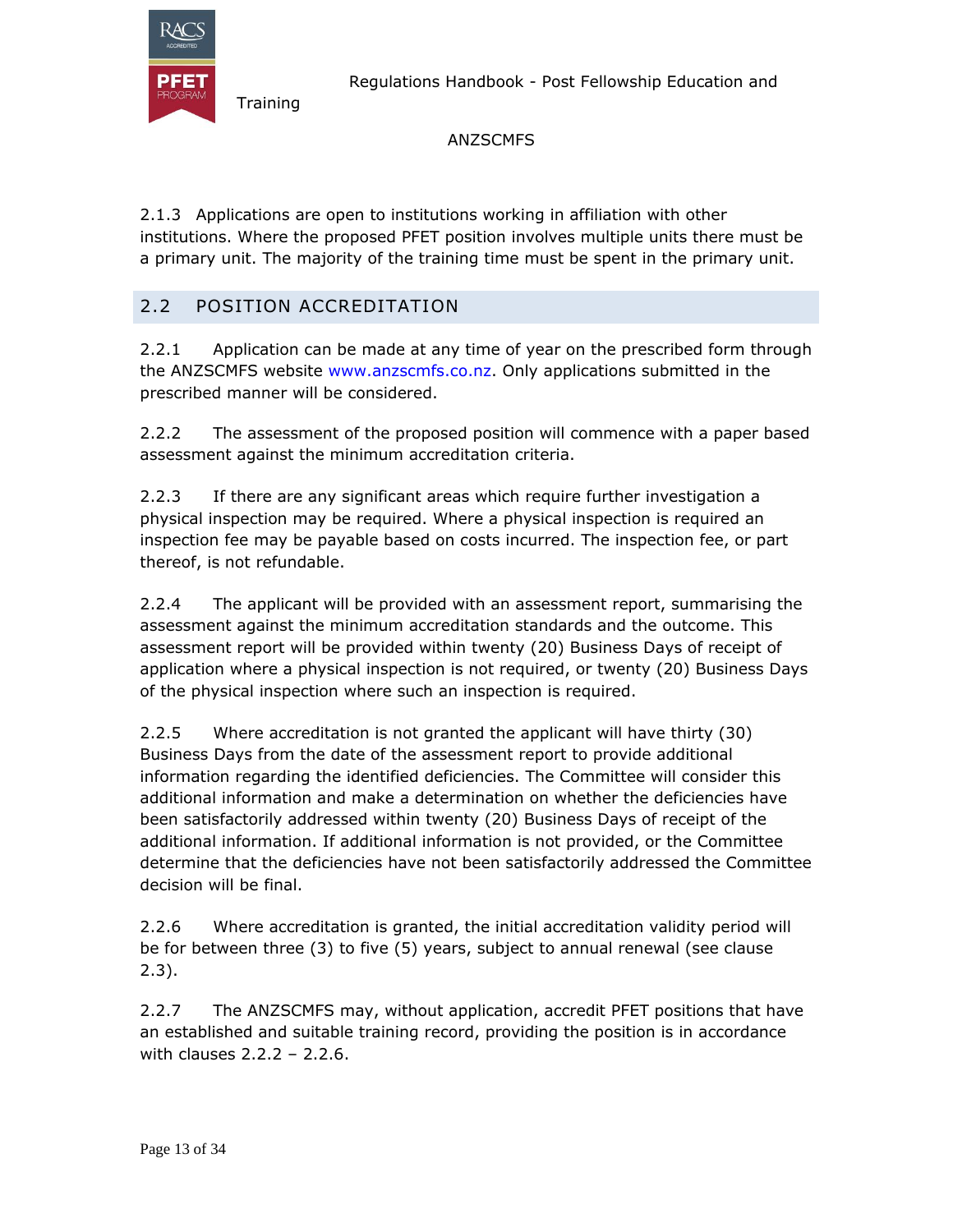

#### ANZSCMFS

# 2.3 RENEWAL OF ACCREDITATION

2.3.1 Renewal during the accreditation validity period (see clause 2.2.6) is conducted on an annual basis unless an issue of sufficient concern is identified. Where an issue of sufficient concern is identified the Committee may suspend the accreditation and require a paper based assessment and/or physical inspection at any time. Where a physical inspection is required the fees payable in clause 2.2.3 are payable. An assessment report will be provided in accordance with clause 2.2.4.

2.3.2 Fellows in accredited PFET positions must complete a Post Fellowship Assessment Report at the completion of their PFET Program. This assessment is used to evaluate the quality of the PFET position in comparison to the accreditation standards and objectives and is used in the renewal and re-accreditation process.

2.3.3 Institutions with accredited positions that are nearing the end of their accreditation validity period (see clause 2.2.6) will automatically receive a notice to submit a new application for accreditation sixty (60) Business Days prior to the expiry of the accreditation validity period. Applications must be submitted, and will be processed, in accordance with clause 2.2 of these Regulations.

# 2.4 CESSATION OF ACCREDITATION

- 2.4.1 Accreditation of a PFET Program position will cease if:
	- a. The renewal of the accreditation is not granted; or
	- b. The institution requests in writing that the position accreditation cease; or
	- c. The institution is found to have falsified an accreditation or renewal submission.

# 2.5 MINIMUM ACCREDITATION STANDARDS

- 2.5.1 Institution and Position Structure
	- a. The position must be focused on specialist skills, knowledge and experience beyond that delivered in the SET Program in Plastic and Reconstructive Surgery.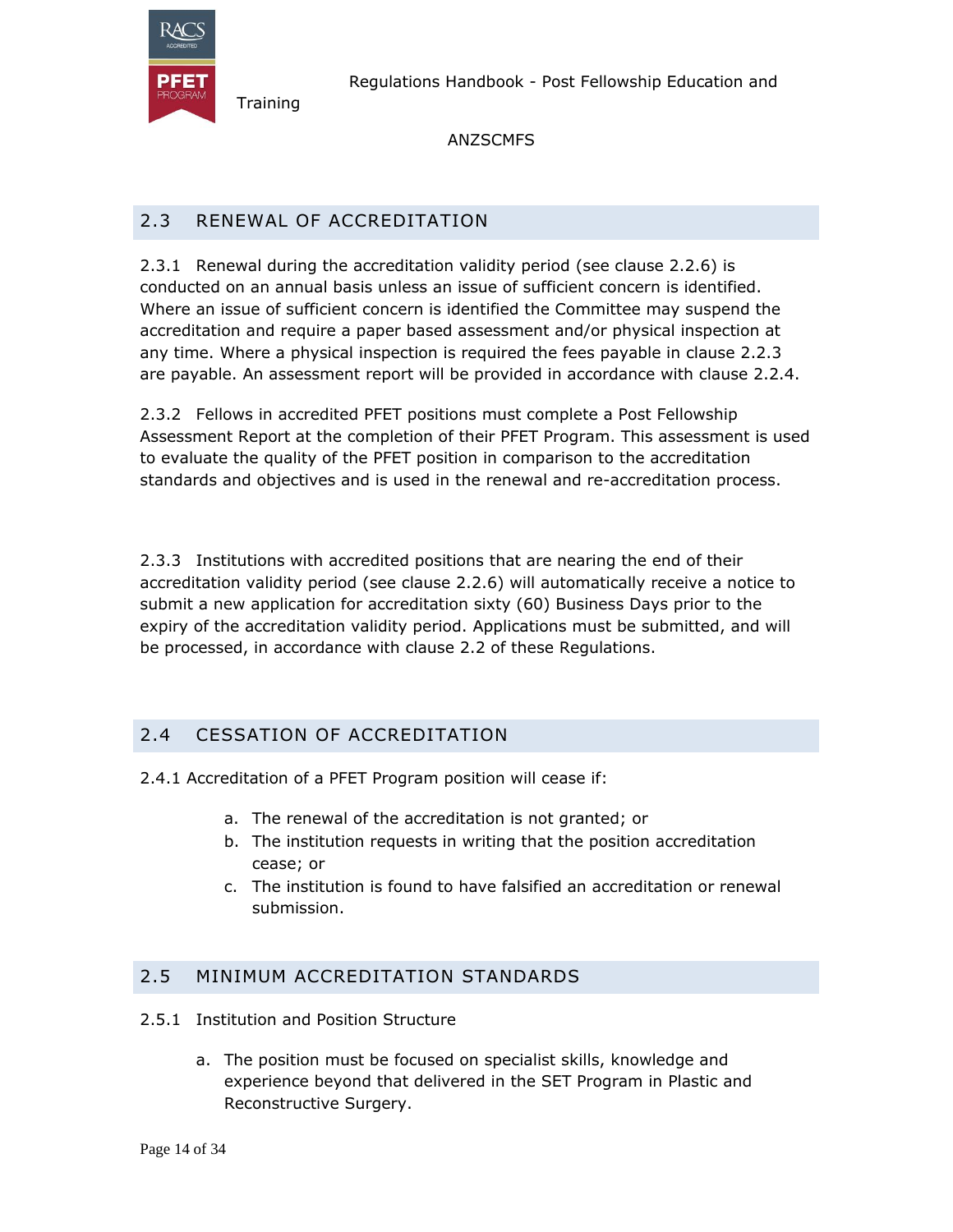

#### ANZSCMFS

- b. Positions in institutions with current SET Program in Plastic and Reconstructive Surgery accredited training positions must demonstrate that the PFET position will not impact on the training, education and operative experience of the SET Program trainees.
- c. The duration of the position must be a minimum of 12 months' full time or part time equivalent.
- d. Non-discriminatory policies must be followed in the selection and appointment of fellows.
- e. The position must be under supervision and not be a consultant position.
- f. The institution(s) in which the position is located must have a defined unit including a designated supervisor, regular auditing and morbidity and mortality meetings of all relevant patients within the unit.
- g. The institution(s) must have appropriate accreditation and must be compliant with any regulation from any local, state and federal regulatory authorities. The accreditation must confirm the maintenance of appropriate standards of care and quality improvement.
- 2.5.2 Quality of Educational Training and Learning
	- a. Fellows must be involved in the management decisions, pre-operative assessment, operative experience and post-operative monitoring and evaluation of patients in the institution(s) relevant to Craniomaxillofacial Surgery.
	- b. The institution must have a dedicated educational program in place to satisfy the PFET Program curriculum and syllabus including the required clinical experience and educational activities.
	- c. There must be evidence of clinical and/or basic research in the subspecialty area within the institution(s) and the Fellow must have the opportunity to participate in the same.
	- d. Fellows in the position must be given access to negotiated educational leave to attend key scientific meetings and training activities relevant to the sub-specialty.
	- e. The primary institution, being the institution where the fellow will spend the majority of their clinical time, must accept full responsibility for the quality and delivery of the PFET Program in the affiliated institutions.

#### 2.5.3 Dedicated Supervisor

a. For Australian and New Zealand positions, there must be a dedicated supervisor or co-supervisors with the FRACS in Plastic and Reconstructive Surgery, or equivalent, and membership of the ANZSCMFS. For positions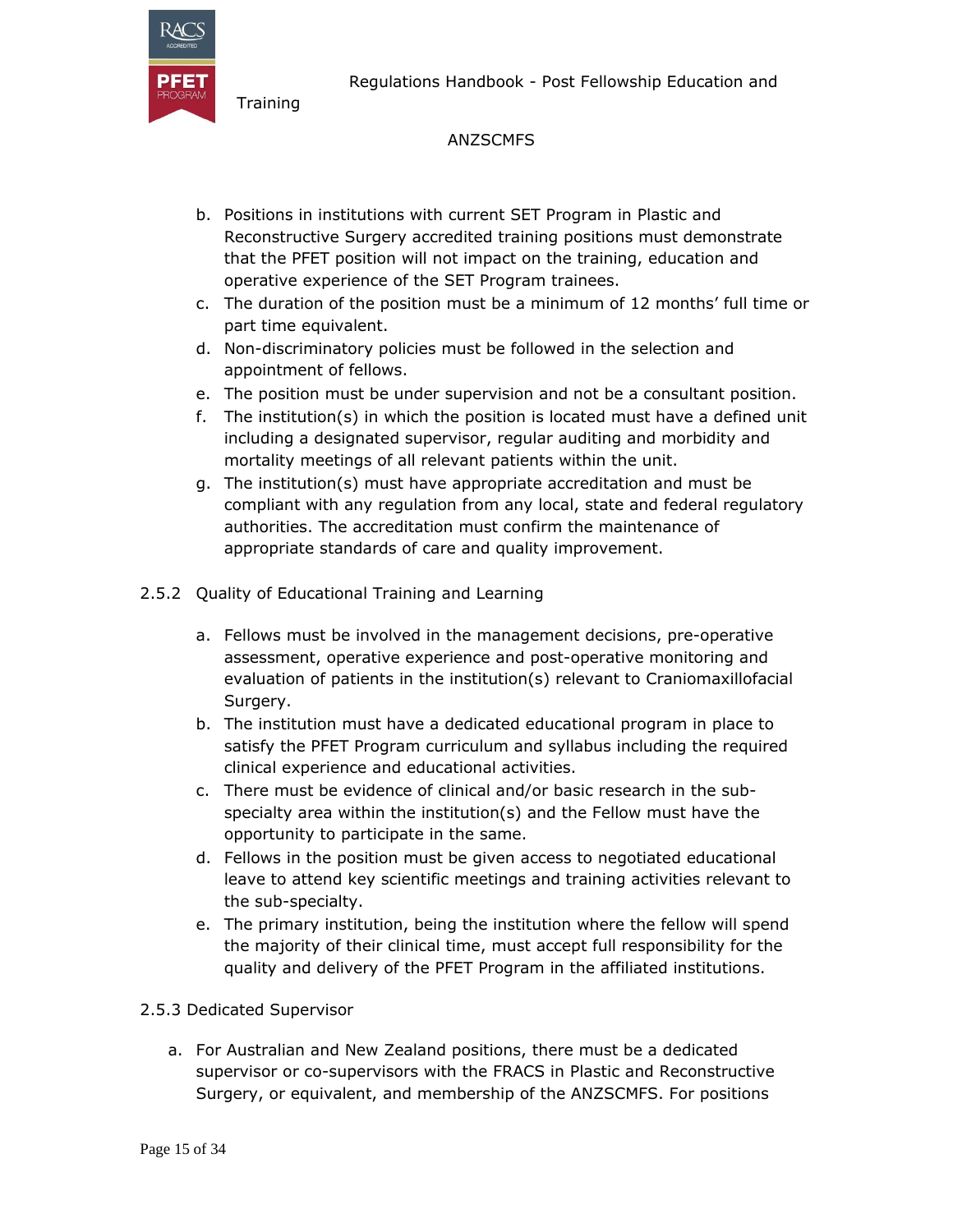



#### ANZSCMFS

outside Australia and New Zealand the dedicated supervisor must have the equivalent professional qualification and association membership in the country where the position is located.

- b. The dedicated supervisor(s) must spend a minimum of 10 hours per week in the institution including after-hours operating but not on-call hours. Where this is not possible a co-supervisor in the same institution may also be appointed to ensure adequate direct trainee supervision.
- c. The dedicated supervisor(s) must take responsibility for the educational program and supervision of the fellow and agree to comply with the PFET Program Regulations.
- d. The dedicated supervisor(s) must participate in an ANZSCMFS or RACS supervisor training meeting at least once every 2 years.
- e. The dedicated supervisor must have sufficient post fellowship expertise in Craniomaxillofacial Surgery.
- f. Where a position involves affiliate institutions, the supervisor must be on staff at all institutions.
- 2.5.4 Specialist surgical staff appropriately qualified to provide direct supervision
	- a. In addition to the supervisor, for each PFET position there must be a minimum of one other surgeon, spending a minimum total of 20 hours per week in the unit with sufficient post fellowship expertise in Craniomaxillofacial Surgery.
	- b. Each specialist staff must demonstrate a strong interest in the education of the fellow, possess sound clinical and teaching abilities, support the goals and objectives of the PFET Program, and participate in the education, training, supervision and assessment of the fellow.

#### 2.5.5 Equipment and Clinical Support Services.

The institution must have appropriate imaging, diagnostic, support/ancillary services and operating equipment in place to satisfy the PFET Program sub-specialty curriculum and syllabus.

#### 2.5.6 Sponsorship

Where industry sponsorship is provided for the position or fellow there must be no obligation on the fellow or the institution in which the position is located to use any industry product or service. The sponsorship arrangements must be compliant with the RACS Code for Interactions with Medical Industry.

The sponsor must not be involved in the selection of the fellow in any way.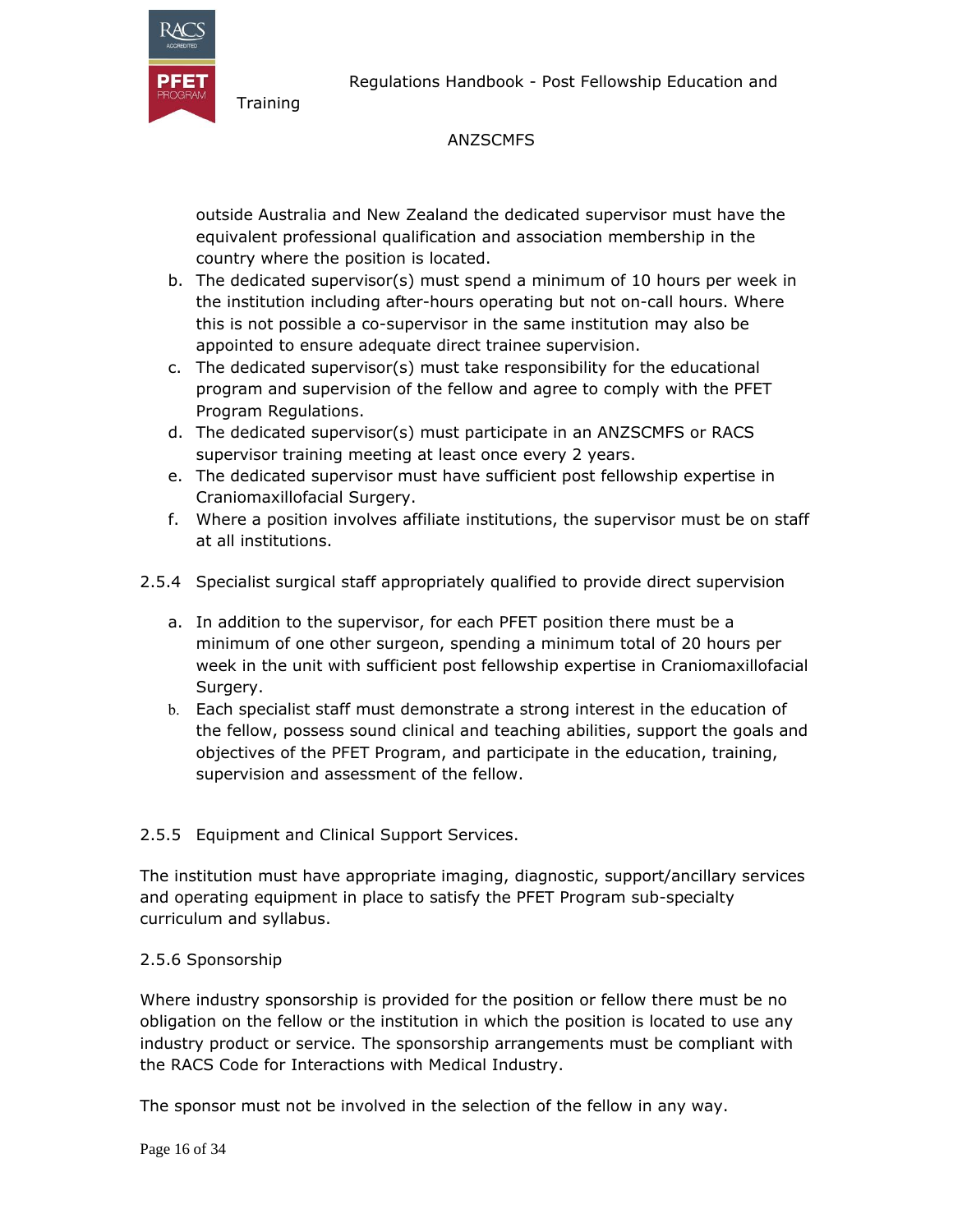

Regulations Handbook - Post Fellowship Education and

### ANZSCMFS

# **SECTION 3: THE PFET PROGRAM IN CRANIOMAXILLOFACIAL SURGERY**

# 3.1 OBJECTIVE OF THE PFET PROGRAM

3.1.1 The objective of the PFET Program in Craniomaxillofacial Surgery is to provide competent independent specialist surgeons with advanced procedural experience, knowledge and surgical skill relevant to the safe and effective treatment of Craniomaxillofacial conditions.

3.1.2 To achieve the overall objective, the following nine competencies have been developed by the RACS: Medical expertise, technical expertise, judgment, communication, collaboration, management and leadership, health advocacy, scholar and teacher and professionalism.

Specific objectives will include:

- a. An advanced level of scientific knowledge relevant to Craniomaxillofacial conditions.
- b. The ability to critically appraise new technologies .
- c. The application of scientific knowledge to the diagnosis and treatment of complex Craniomaxillofacial conditions.
- d. Advanced procedural experience and surgical skill relevant to the safe and effective treatment of Craniomaxillofacial conditions.
- e. Advanced judgment and clinical decision making in the diagnosis, pre and post operative management of patients with Craniomaxillofacial conditions.
- f. Advanced communication skills with patients, their families and the multidisciplinary team to achieve an optimal and collaborative clinical management environment.
- g. Effective management of administrative procedures and responsibilities.
- h. Effective use of the resources available to prioritise patient and health care system needs in order to maximise patient outcomes.
- i. Advocacy for the interests of Craniomaxillofacial patients and appropriate health resource allocations.
- j. A recognition and commitment to the maintenance of surgical knowledge through self directed learning.
- k. The application of research to clinical practice in Craniomaxillofacial surgery.
- l. An understanding of unique ethical and medico-legal issues relevant to the practice of Craniomaxillofacial surgery and apply them in clinical practice.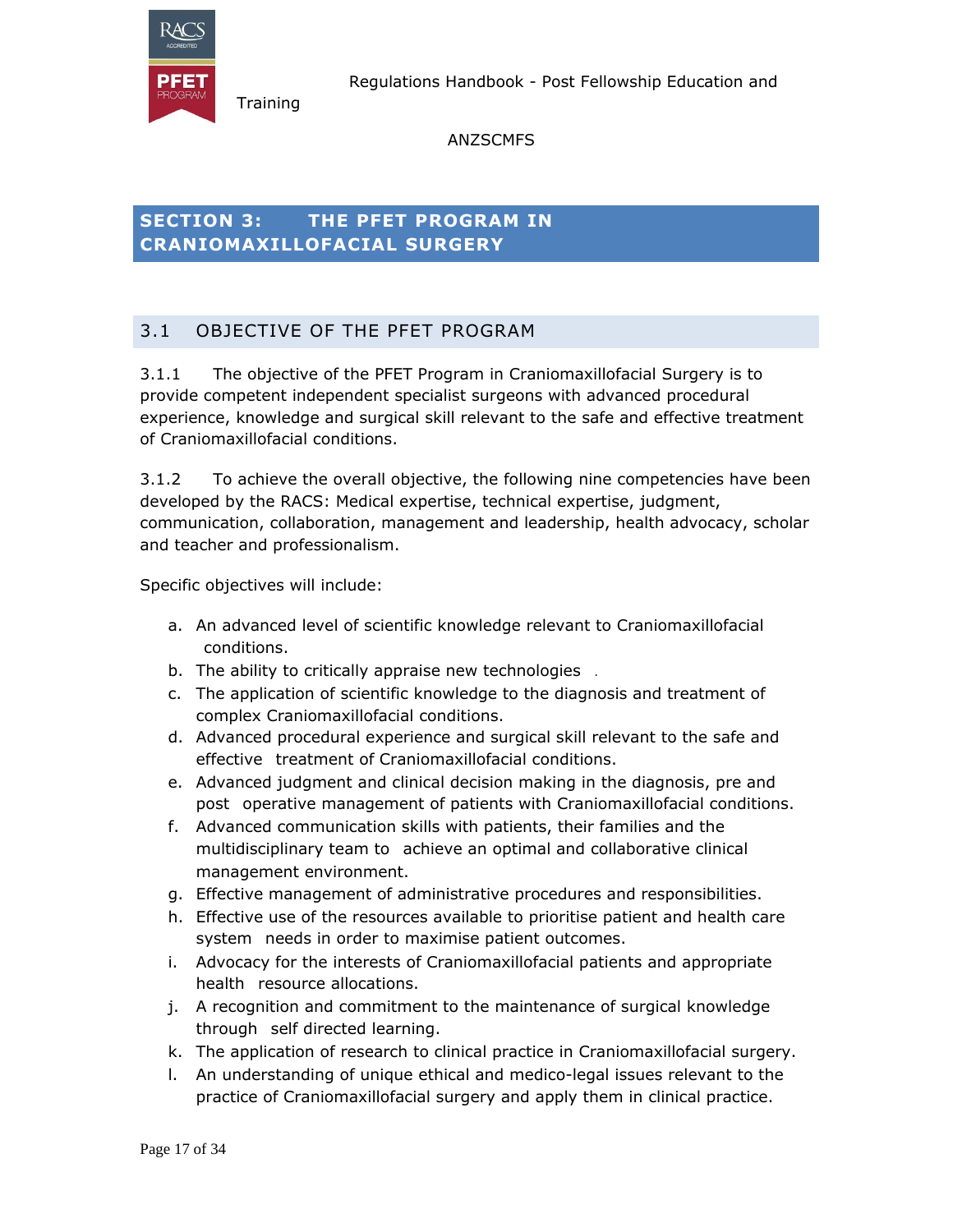

Regulations Handbook - Post Fellowship Education and

#### ANZSCMFS

- m. Adherence to, and appreciation of, the required standards of professionalism.
- n. Appreciation of the importance of peer reviewed audit.
- o. Employ a critically reflective approach to Craniomaxillofacial surgery and their own clinical performance.
- p. A recognition of the importance of the multidisciplinary team approach to the management of craniomaxillofacial conditions.

3.1.3 To evaluate the effectiveness of the PFET Program in achieving the overall objective, the assessment of learning outcomes and other evaluation mechanisms will provide direction on potential improvements to the curriculum, training activities and learning methods and opportunities.

### 3.2 CURRICULUM AND SYLLABUS

3.2.1 To assist in achieving the objectives, the PFET Program will have a defined curriculum, including as a minimum the following learning opportunities:

- a. Two half day operating sessions per week for the fellow focused primarily on Craniomaxillofacial surgery.
- b. Practical and theoretical teaching and instruction in Craniomaxillofacial surgery.
- c. Case presentations and clinical audits.
- d. Outpatient clinics and other relevant Craniomaxillofacial clinics on a weekly basis.
- e. Ward rounds on a weekly basis.

#### 3.3 PROFESSIONAL PERFORMANCE ASSESSMENT

3.3.1 The assessment of performance by the supervisor is fundamental to advancement of the fellow and the accreditation of the PFET Program. Each PFET position has a nominated supervisor or supervisors. The supervisor(s) is/are responsible for the supervision and assessment of the fellow in that position.

3.3.2 During the PFET Program the fellows' performance should be regularly reviewed by the supervisor including a three monthly performance assessment meeting.

3.3.3 Completion of the Professional Performance Assessment (PPA) Report, in the prescribed manner, must be undertaken at the conclusion of each six (6) month period. This form is available from the ANZSCMFS.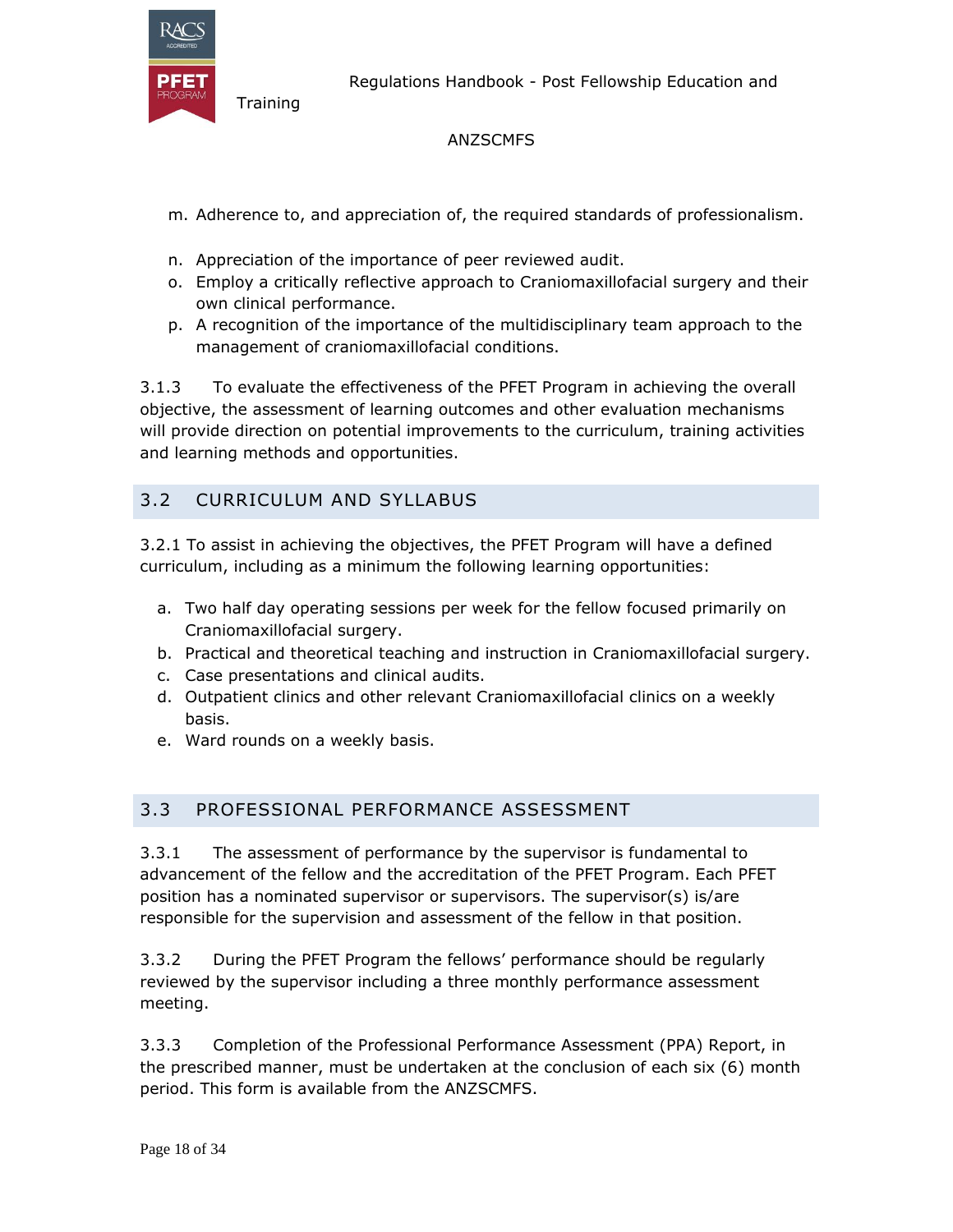

Regulations Handbook - Post Fellowship Education and

#### ANZSCMFS

3.3.4 The PPA Reports may also be completed more frequently at the request of the Committee or at any time as determined by the supervisor where any area of unsatisfactory or marginal performance is identified.

3.3.5 The fellow and the supervisor must have a performance assessment meeting to discuss the content of the PPA Report completed by the supervisor. The PPA Report should be verified by both the fellow and the supervisor to acknowledge that the content has been discussed. Verifying the report does not indicate agreement with the assessment.

3.3.6 Where any area of performance within the PPA Report has been rated as unsatisfactory or marginal the committee will make recommendations to the fellow and supervisor to remediate the deficiencies. A further PPS must be submitted no later than three months following identification of the deficiency and demonstrate satisfactory remediation of the deficiency. Failure to remediate deficiencies to a satisfactory standard may lead to dismissal from the program.

3.3.7 The fellow is responsible for ensuring that the completed assessment PPA Report is submitted to the Chairman within twenty days of completion of the sixmonth period.

3.3.8 To be eligible for accreditation of the PFET Program the PPA Reports must be satisfactory in all areas. Where there have been any unsatisfactory or marginal areas the Committee will interview the supervisor to assist in making a determination on whether accreditation should be granted. For accreditation to be considered in these circumstances there will need to be strong support from the supervisor.

# 3.4 DISMISSAL DUE TO UNSATISFACTORY PERFORMANCE

3.4.1 Trainees may be dismissed from the program for unsatisfactory performance in accordance with the *PFET Dismissal from Training* policy.

3.4.2 Following confirmation that a Trainee has had a second unsatisfactory PPA in accordance with section 3.3.6 the following process will occur:

The trainee will be placed on interruption to training for six (6) months pending review by the Training Committee. The period of interruption will not be counted towards the training time period permitted to complete all the requirements of the program should the Trainee return to the program following the review. The Trainee's continuation in the program will be reviewed in accordance with the *PFET*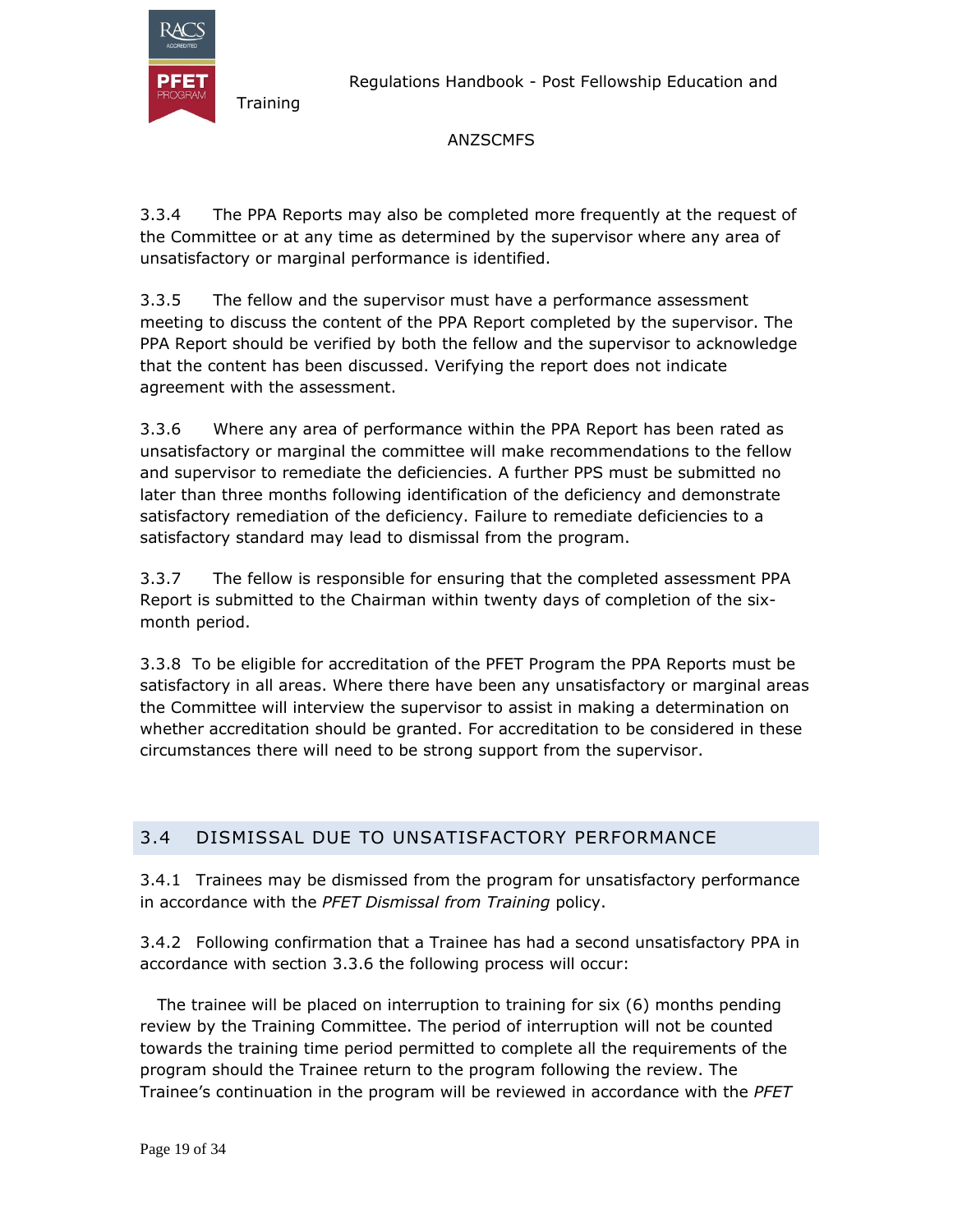

#### ANZSCMFS

*Dismissal from Training* Policy and these regulations.

3.4.2 The trainee will be interviewed by a panel.

3.4.3 The panel will consist of a minimum of three (3) members of the Training Committee as appropriate.

3.4.4 The trainee will be provided with a minimum of ten (10) working days notice of the meeting and will be informed that the purpose of the meeting is to review;

- a. Details of unsatisfactory performance.
- b. The response of the trainee.
- c. Continuation of the Trainee in the PFET program.
- d. The process following interview.

3.4.5 The Trainee may invite a support person who is not a practicing lawyer.

3.4.6 The Trainee will be provided with an agenda and the opportunity to make a formal written submission to the panel. The submission must be received at least two (2) days prior to the meeting.

3.4.7 The panel and the Trainee will be provided with the minutes of the meeting. The Trainee may be asked if they believe the minutes to be a true and accurate reflection of the meeting. Any changes that the Trainee suggests can be attached to the minutes. No new information will be considered at this time for inclusion in the minutes.

3.4.8 Where a Trainee has been duly notified of the meeting and declines, or fails to attend, the Training Committee will recommend dismissal.

3.4.9 Where the Training Committee recommends dismissal, all of the relevant documentation to support the decision must be submitted to the Executive of the ANZSCMFS with the recommendation. The Executive must be satisfied that the recommendation can be substantiated and that the correct processes have been followed and adequately documented.

3.4.10 The Executive will make the final decision on whether or not the Trainee is to be dismissed. If dismissal is not recommended, the Executive can stipulate any additional probationary periods or conditions the Trainee will be required to abide by upon resuming training.

3.4.11 The Trainee will be notified of the ANZSCMFS final decision within ten (10) working days of the meeting. The Trainee will be provided with a copy of all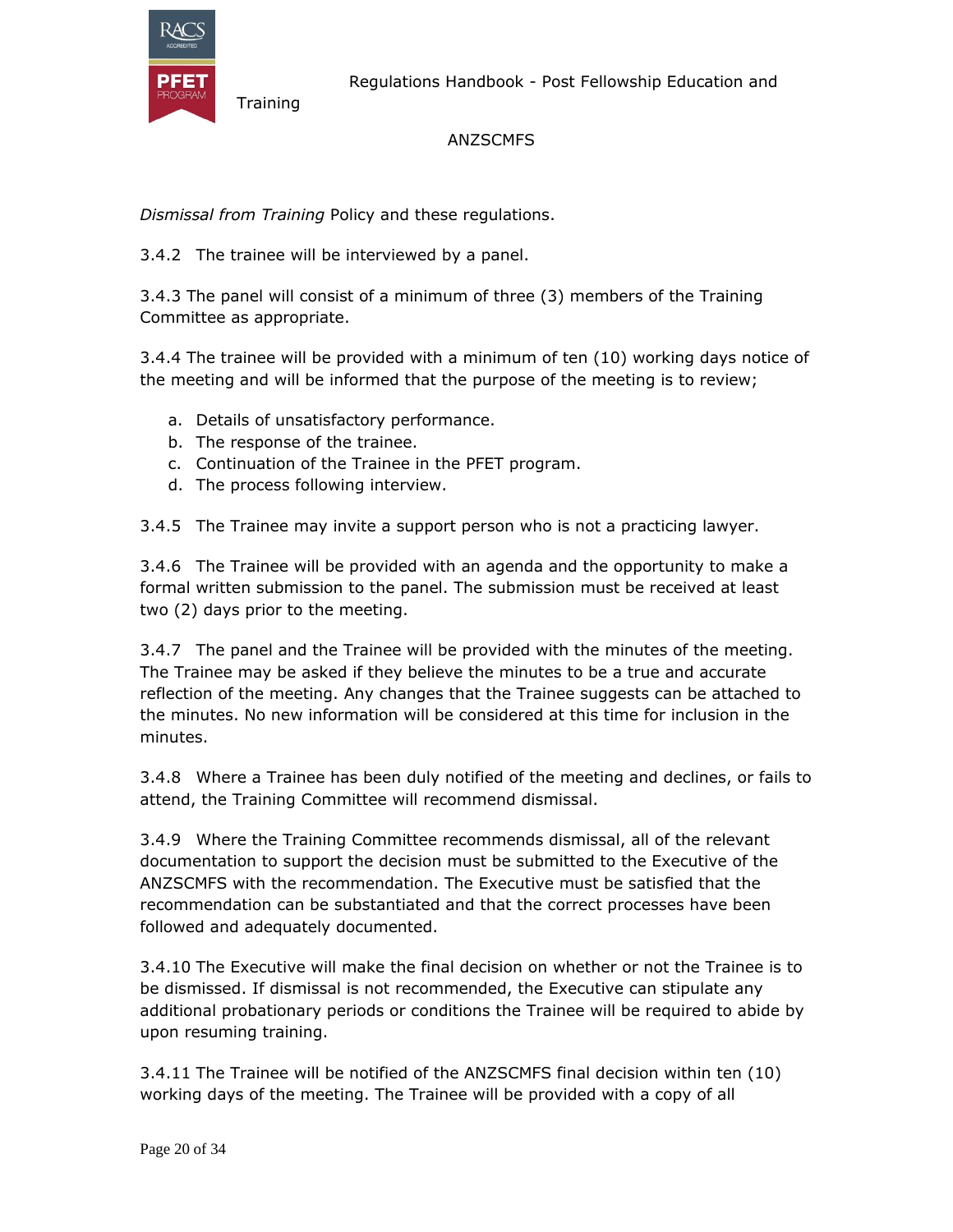

#### ANZSCMFS

documentation relied upon during the dismissal process.

3.4.12 The employing authority should be kept informed throughout the process and be provided with the opportunity to contribute where necessary.

# 3.5 CONTINUAL ASSESSMENT

**Training** 

3.5.1 Regular formative feedback and assessment of the Trainee by consultant members of the Unit is advisable, to identify and reinforce good performance and to review areas requiring improvement. These are in addition to the formative mid-year in-training assessment (PPA). Trainees are encouraged to seek continual feedback.

3.5.2 Borderline or unsatisfactory performance identified during continual feedback and assessment should be discussed with the Trainee and documented to record the following:

- a. Details of unsatisfactory performance
- b. Response of the Trainee
- c. Remedial action advised via a Performance Management Plan
- d. Consequences of any unsatisfactory assessments

#### 3.6 DISMISSAL DUE TO MISCONDUCT

3.6.1 Conduct identified as misconduct is defined in Section 3.1 of the PFET Misconduct Policy.

3.6.2 Incidents of alleged misconduct must be documented and verified as soon as possible. Once the supervisor, Fellow, or other person has identified the misconduct, it should be reported to the Chairman of the Training Committee.

3.6.3 The allegation should be put to the Trainee, in writing, for an initial response, including relevant facts, reasoning and documentation.

3.6.4 If the Trainee's response is viewed as inadequate, or a response is not received, the process as per Section 7.11.6 and Section 7.11.7 will be followed.

3.6.5 If the initial inquiry determines that the allegation does not meet the required standard of misconduct, or if the Trainee's response is viewed as adequate, or if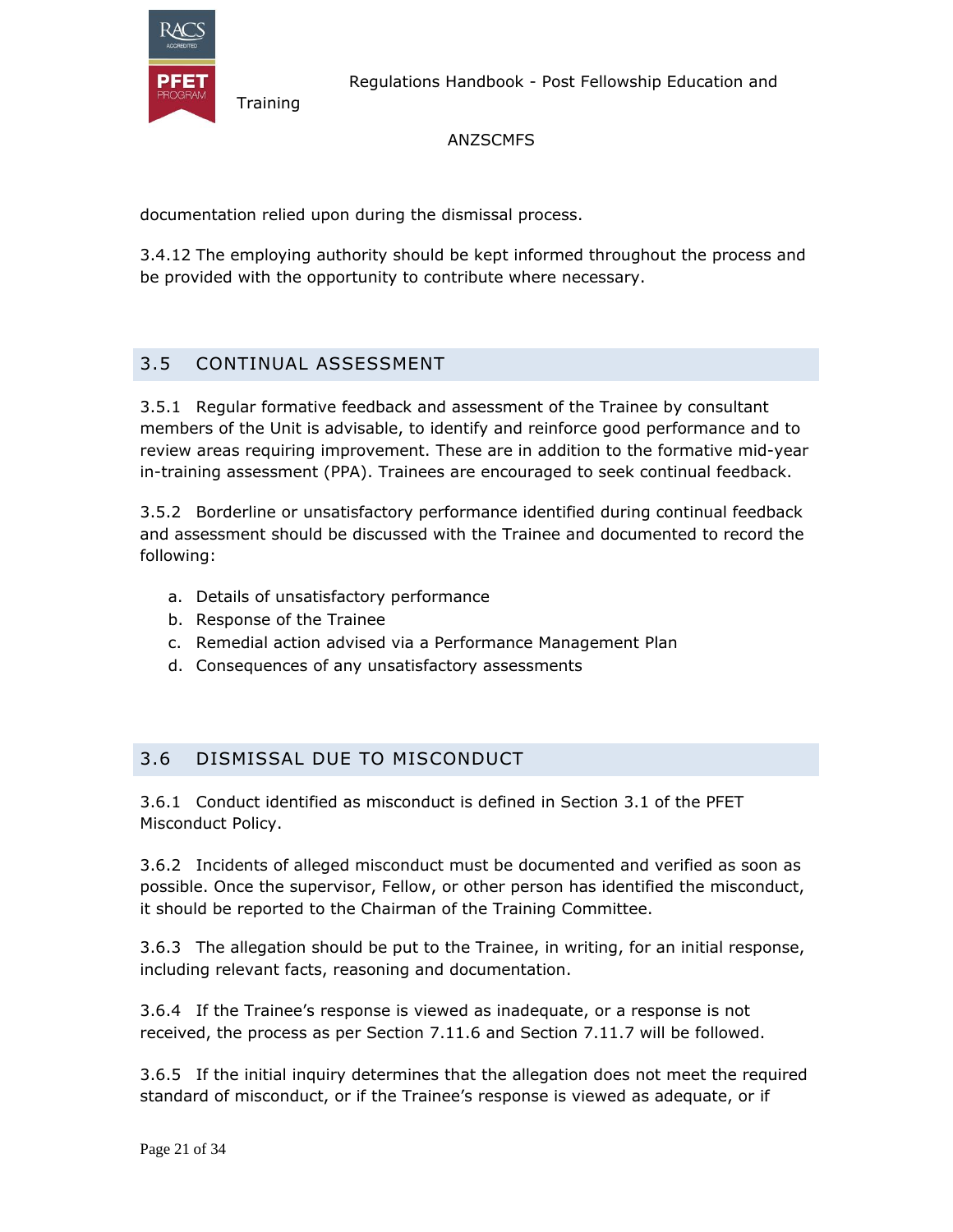

Regulations Handbook - Post Fellowship Education and

# ANZSCMFS

there is no documented proof of the allegation, no further action will be taken.

3.6.6 Following confirmation of alleged misconduct from a Trainee the following process will occur:

- The Trainee will be placed on interruption to training for six (6) months pending review by the Training Committee. The period of interruption will not be counted towards the time period permitted to complete all the requirements of the program should the Trainee return to the program following the review. The Trainee's continuation in the program will be reviewed in accordance with the PFET Dismissal from Training Policy and these regulations.
- The Trainee will be interviewed by a Panel.
- 3.6.7. The Panel and interview will proceed as follows:
	- The Panel will consist of a minimum of three (3) members of the Training Committee as appropriate.
	- The Trainee will be provided with a minimum ten (10) working days' notice of the meeting and will be informed that the purpose of the meeting is to review:
		- a. Details of the allegation.
		- b. Response of the Trainee.
		- c. Continuation in the PFET Program in Craniomaxillofacial Surgery.
		- d. Process following interview.
	- The Trainee may invite a support person who is not a practicing lawyer.
	- The Trainee will be provided with an agenda and the opportunity to make a formal written submission to the Panel. The submission must be received at least two (2) days prior to the meeting.
	- The Trainee and Panel will be provided with the minutes of the meeting. The Trainee may be asked if they believe the minutes are an accurate reflection of the meeting. Any changes they suggest can be attached to the minutes. No new information will be considered at this time by the Trainee for inclusion in the minutes.
	- Where a Trainee has been duly notified of the meeting as per Section 7.11.7b and declines or fails to attend, the Training Committee will submit a recommendation to the Executive of the ANZSCMFS regarding dismissal.

3.6.8 The Training Committee may determine possible penalties for the misconduct or dismissal. The Training Committee will make a final recommendation to the Executive of the ANZSCMFS.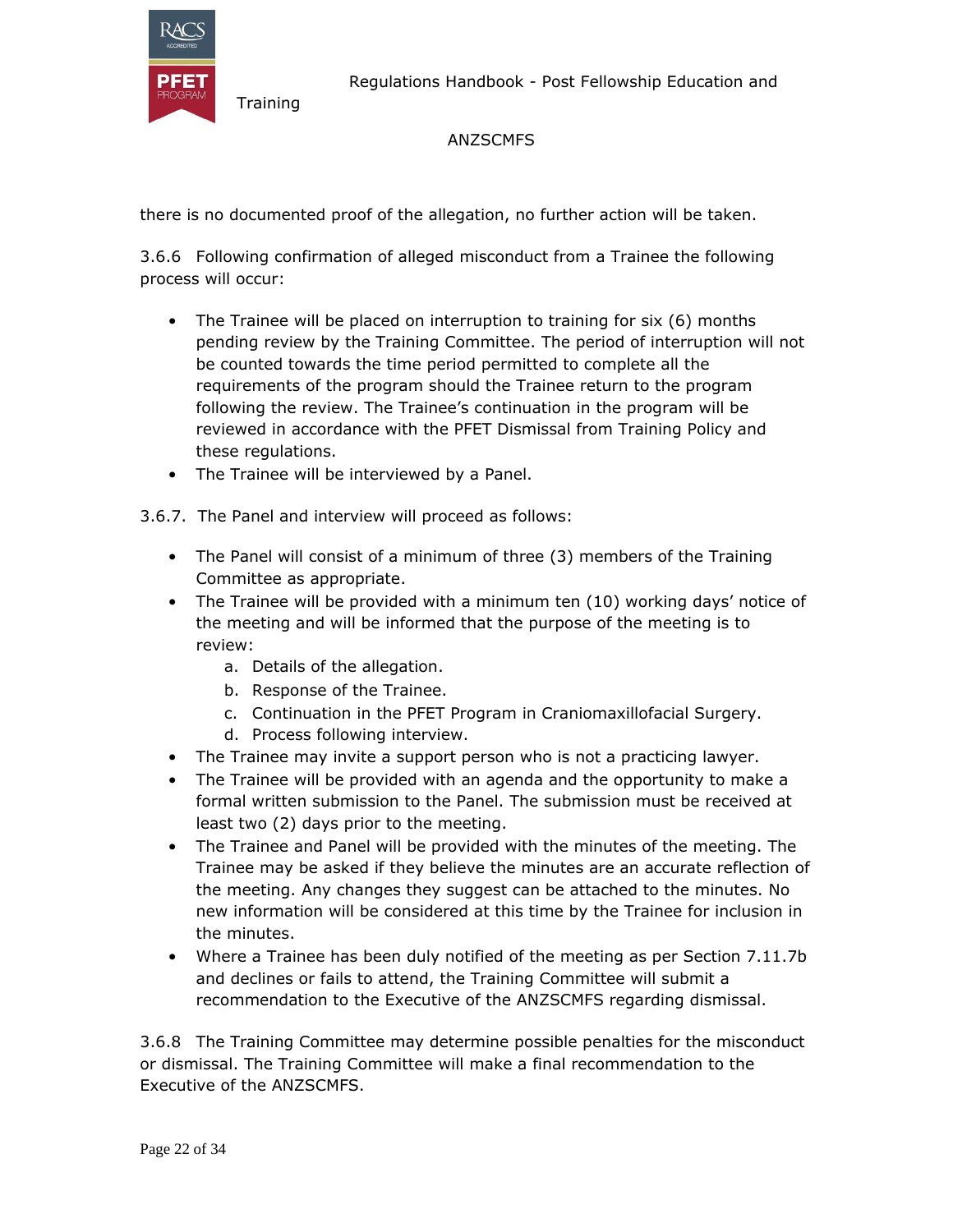

Regulations Handbook - Post Fellowship Education and

### ANZSCMFS

3.6.9 If dismissal is not recommended by the Training Committee, the ANZSCMFS can stipulate the conditions or sanctions the Trainee will be required to abide by upon resuming training. This may include but is not limited to a probationary period and Performance Management Plan.

3.6.10 Where the Training Committee recommends dismissal to the Executive, all relevant documentation to support the decision must be submitted with the recommendation. The Executive must be satisfied that the recommendation can be substantiated and that the correct processes have been followed and adequately documented.

3.6.11 The Executive will make the final decision on whether or not the Trainee should be dismissed.

3.6.12 The Trainee will be notified of the ANZSCMFS final decision within ten (10) working days of the meeting. The Trainee will be provided with a copy of all documentation relied upon during the dismissal process.

3.6.13 The employing authority should be kept informed throughout the process and be provided with the opportunity to contribute where necessary.

# 3.7 CLINICAL EXPERIENCE ASSESSMENT

3.7.1 Appropriately supervised operative and perioperative experience in Craniomaxillofacial surgery must be obtained during the PFET Program in the accredited position. Operative Experience acquired prior to the commencement, during a period of interruption, in an institution not accredited, or after the completion of the PFET Program will not be considered.

3.7.2 For a procedure to be recorded the fellow must have been involved in the performance of the surgery and the pre and post operative management of the patient.

3.7.3 The fellow must maintain an operative experience log of all procedures they participate in as part of the PFET Program. As a minimum the operative experience log should include the operative date, patient name, patient identification, institution where the procedure is performed, pre-operative diagnosis, operative procedure performed and outcome. This detailed operative experience log is not submitted to the Committee but must be sighted by the supervisor.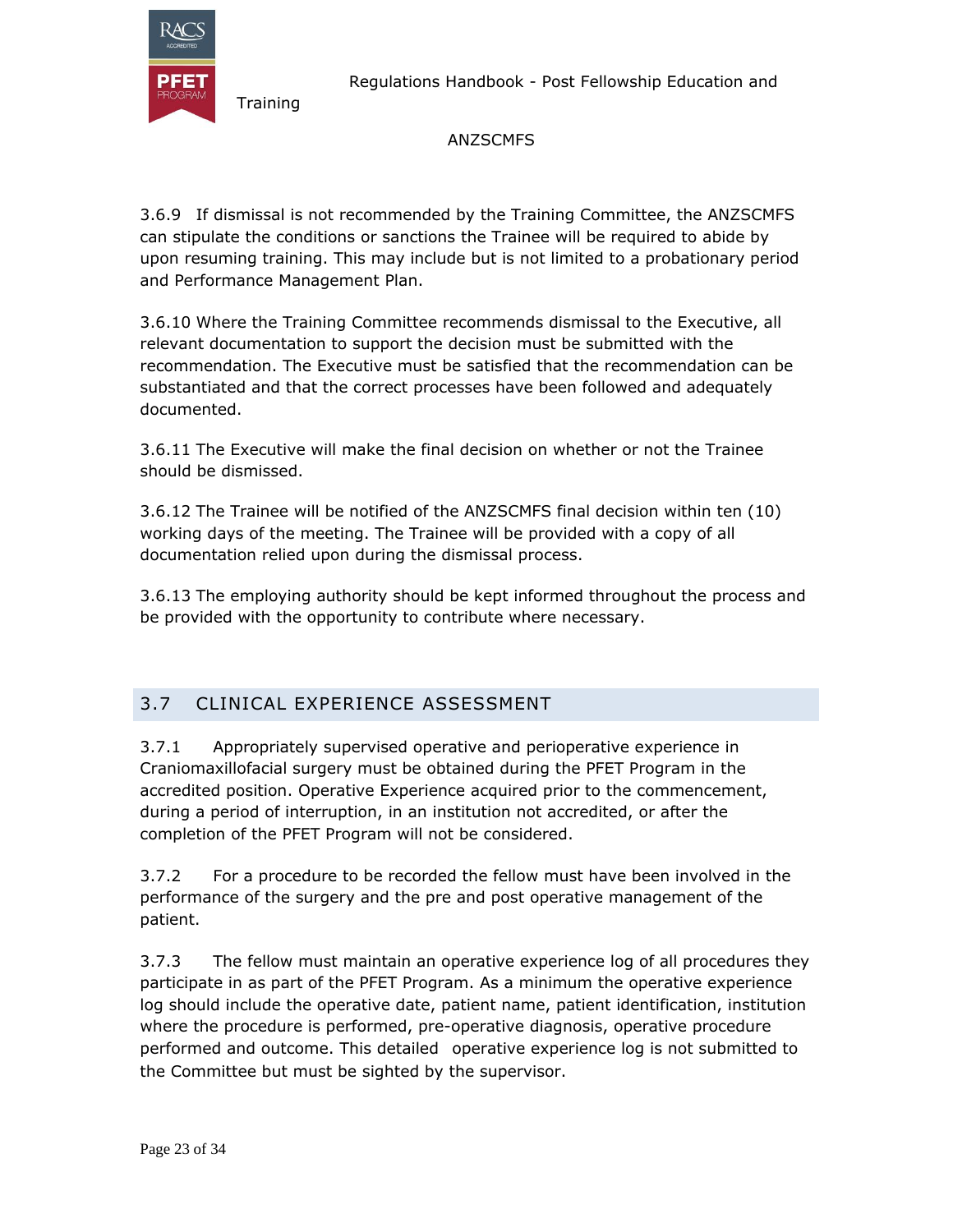

Regulations Handbook - Post Fellowship Education and

### ANZSCMFS

3.7.4 Completion of a Cumulative Logbook Summary (CLS) Report, in the prescribed manner (see Appendix 3,) including the supervisors' verification that the CLS Report reflects the fellows' detailed operative experience log must be submitted to the Committee at the conclusion of each six (6) month period.

3.7.5 The fellow is responsible for ensuring that the CLS Report is submitted to the Committee by the due date.

3.7.6 To be eligible for accreditation of the PFET Program the CLS Report must demonstrate sufficient experience in Craniomaxillofacial surgery.

3.7.7 Following completion of the Fellowship, if the candidate were to have insufficient numbers, an assessment of the total number of cases taken in context of the candidate's overall experience will be made.

# 3.8 RESEARCH ASSESSMENT

3.8.1 The fellow must demonstrate scholarly activity in Craniomaxillofacial surgery with active participation in clinical and/or basic research during the PFET Program.

3.8.2 To be eligible for accreditation of the PFET Program the fellow is required to have completed and submitted one Craniomaxillofacial research project for publication and/or presentation in a peer reviewed journal or scientific meeting during the PFET Program. Research projects completed prior to the commencement, during a period of interruption, in an institution not accredited, or after the completion of the PFET Program will not be considered.

#### 3.9 COMPETENCE ASSESSMENT

3.9.1 At the completion of the PFET Clinical Program the current supervisor of the registered PFET fellow must complete a PFET Program Completion Report to the Committee final PPA. This must be submitted to the Chairman within twenty (20) days of completion of the Program.

3.9.2 To be eligible for accreditation of the PFET Program the Program Completion Report Committee must confirm that the fellow has satisfied all requirements of the PFET Program and examination and, in their opinion, should be accredited and awarded the Certificate. This report is completed by the supervisor alone. The report will be available to the fellow.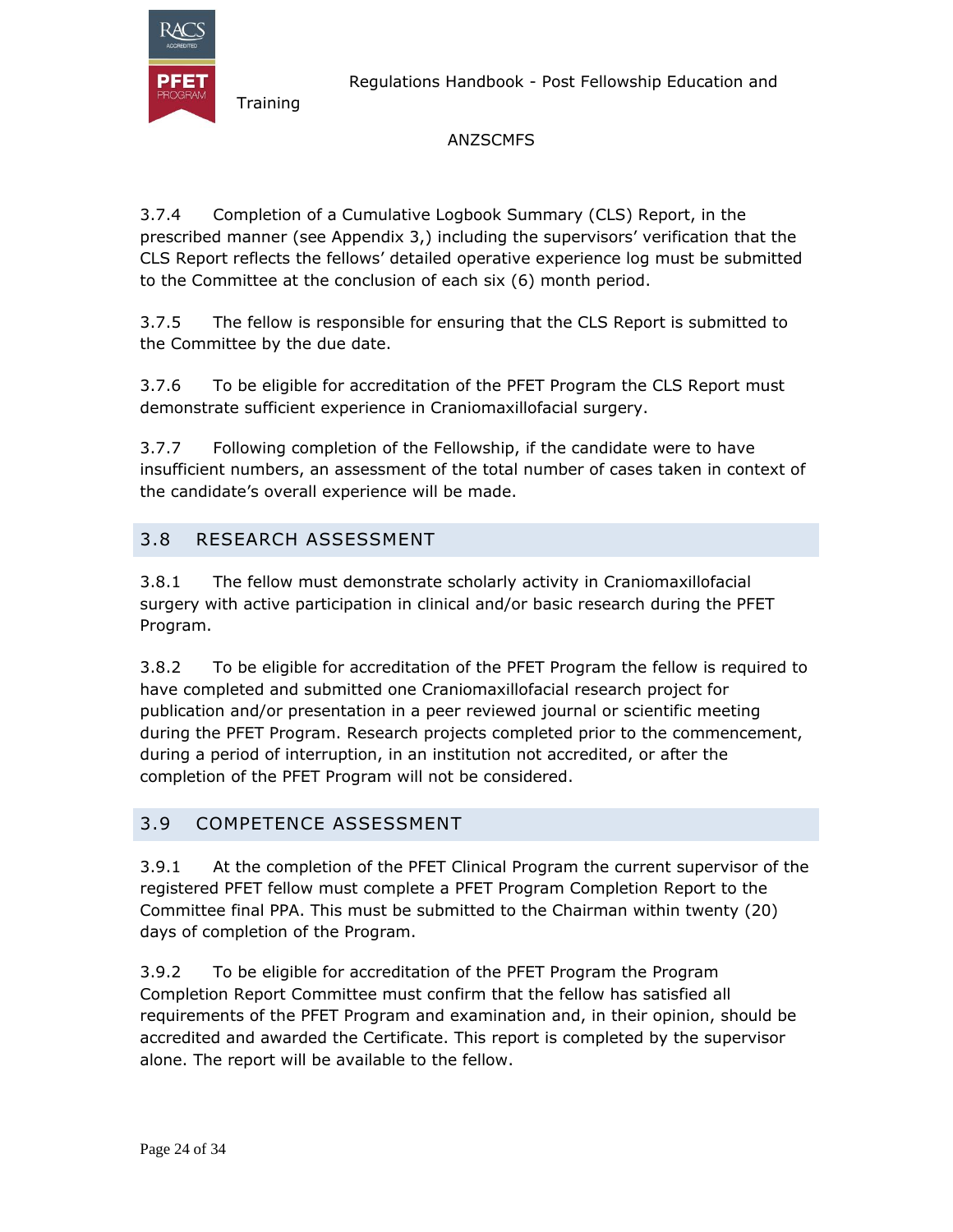

ANZSCMFS

# 3.10 POST FELLOWSHIP ASSESSMENT REPORT

3.10.1 The fellow must submit a Post Fellowship Assessment Report providing an honest and accurate assessment of the PFET Program position.

3.10.2 The Post Fellowship Assessment Report is used to evaluate the quality of the PFET position in comparison to the accreditation standards and objectives and is used in the renewal and re-accreditation process. The report will be available to the supervisor(s).

# 3.11 COMPLETION AND AWARDING THE CERTIFICATE

3.11.1 With twenty (20) business days of the completion of the PFET Program clinical attachments registered fellows must submit the following:

- a.The final Professional Performance Assessment Report; and
- b.The Post Fellowship Assessment Report; and
- c. The Cumulative Logbook Summary Report for the PFET Program duration.
- d.Ten (10) detailed case reports including a review of current literature and a discussion about each case. Five (5) of the cases must involve Orthognathic Surgery and detail the preoperative workup and planning. An example of this can be requested from the Chairman

3.11.2 Within twenty (20) Business Days of the completion of the PFET Program the supervisor of the registered fellow must submit the PFET Program Completion Report. (delete as not relevant) add: If the requirements of 3.11.1 are incomplete or of a standard deemed unsatisfactory by the committee, the candidate will be granted a period of two (2) months (60 days) to resubmit the requirements at an appropriate standard. The candidate will not be permitted to present for the exit examination until these requirements have been met.

3.11.3 Accreditation of the PFET Program and Awarding of the PFET Certificate is conditional on the submission of the required forms identified in 3.11.1 in the manner prescribed within the specified time frames and successful completion of the exit examination.

3.11.4 PFET fellows are required to pass an exit examination. The examination will consist of:

a.1 hour of standardized oral questions relating to the published Syllabus in Craniomaxillofacial Surgery. The syllabus is available for download from the ANZSCMF website www.anzscmfs.co.nz.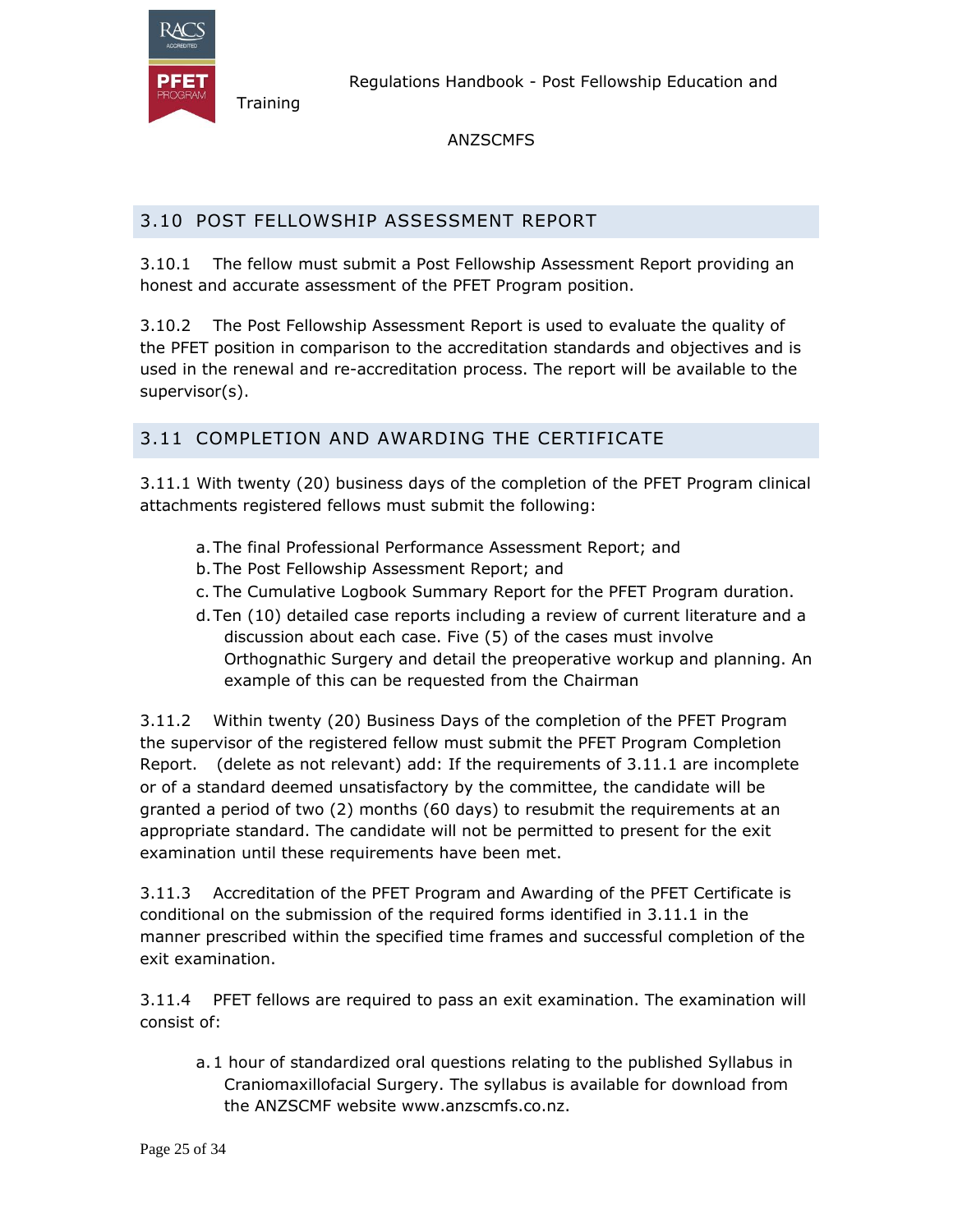

Regulations Handbook - Post Fellowship Education and

#### ANZSCMFS

b.1 hour of oral questions relating to the submitted case reports.

3.11.5 The Exam will be held no later than 12 months following successful completion of the second PFET year. The candidate must have completed the requirements of item 3.11.1 to be eligible to sit the exit examination. The venue for the examination will be determined in the year prior.

3.11.6 The Chairman of the training committee will convene the examination. Examiners must be current members of the ANZSCMFS. There will be three examiners, at least one of who is, or has been, a RACS SET examiner. Where no current or past RACS examiners are available the PFET committee will request a suitable examiner from the Plastic and Reconstructive Surgery SET examination group.

3.11.7 If a fellow fails the exit examination he/she will be invited to sit again for no more than a total of three (3) times. The date and time of future examinations will be determined by the Committee.

3.11.8 On approval of accreditation the fellow will be issued with a Certificate of Post Fellowship Education and Training.

# **APPENDIX 1**

# DISMISSAL FROM TRAINING POLICY

#### *PURPOSE & SCOPE*

The purpose of this policy is to ensure that all disciplinary and dismissal matters be dealt with fairly, promptly, and in such a manner as is consistent with the rules of natural justice. This policy relates to the principles of dismissal from the Post Fellowship Education & Training (PFET) Program in Craniomaxillofacial (CMF) Surgery. ANZSCMFS is the body that conducts and administers the PFET Program in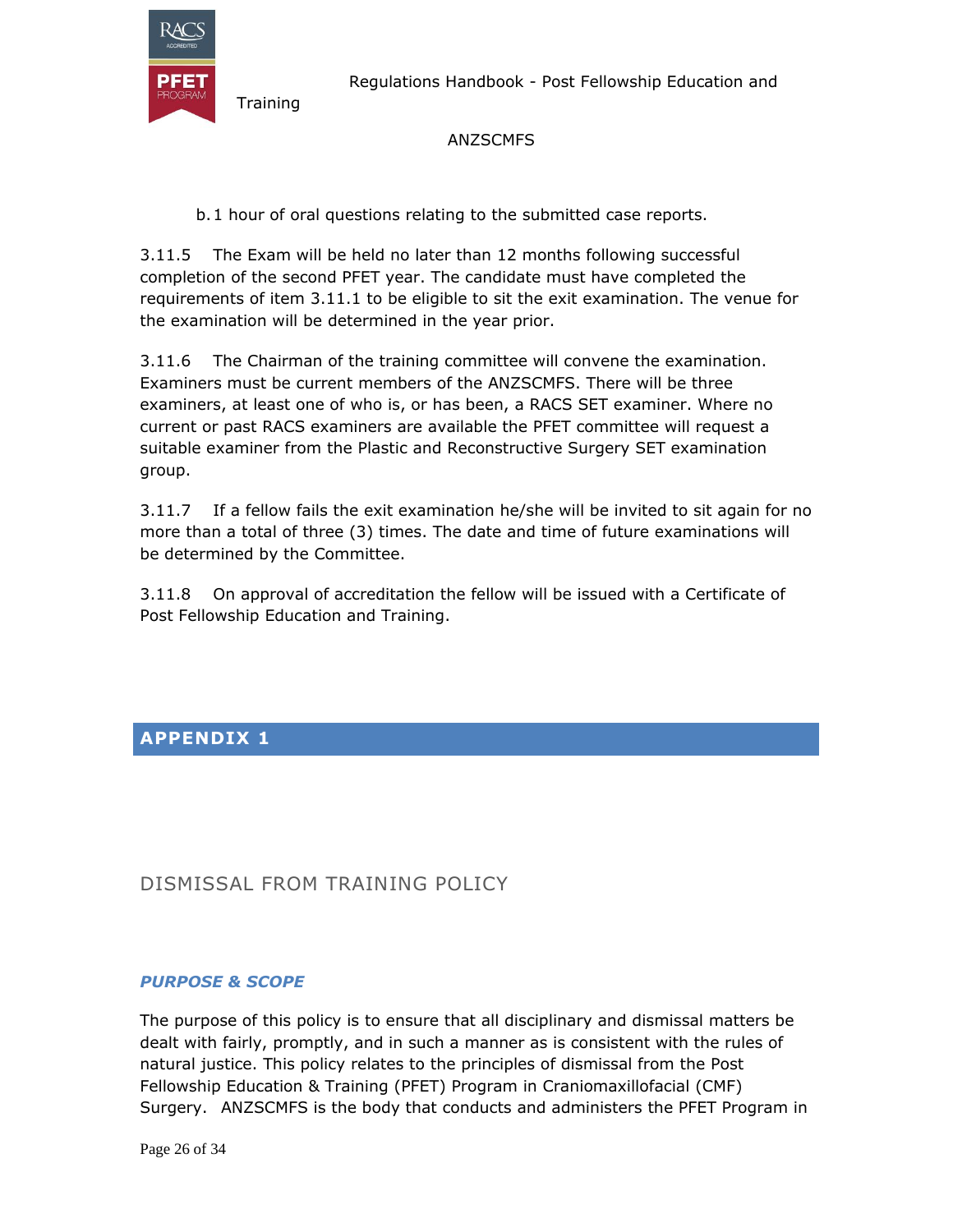

Regulations Handbook - Post Fellowship Education and

#### ANZSCMFS

Craniomaxillofacial Surgery in Australia and New Zealand. The administration of CMF training is managed through the Training Committee. The Training Committee is responsible for the assessment of overall performance and supervision of CMF Trainees. It is recognised that ANZSCMFS and the Trainee's employing body share responsibility for managing a Trainee's performance and dismissal from the PFET Program. Trainees appointed to the Post Fellowship Education & Training (PFET) Program in may be dismissed if their clinical and/or professional performance does not meet the standards set by ANZSCMFS. ANZSCMFS has formulated and published detailed training regulations for the PFET Program in CMF Surgery that comply with the principles of this policy and provide transparency of process to Trainees.

#### **Definitions**

Listed here are all key terms and acronyms used in the policy, and their definitions.

Acronym – Key Word

ANZSCMFS –Australia and New Zealand Society of Craniomaxillofacial Surgeons

CMF – Craniomaxillofacial

TC – Training Committee

Policy

#### 4.1 DISMISSAL

4.1.1 Trainees may be considered for dismissal from the PFET Program in CMF Surgery for one or more of the following:

- a. The Trainees' performance has been rated as unsatisfactory during a probationary period applied in accordance with the PFET Assessment of Clinical Training Policy.
- b. Misconduct considered to be so serious as to warrant dismissal from training.
- c. Failure to complete training requirements within specified timeframes.
- d. Failure to comply with written direction of ANZSCMFS and its Executive and Committees.
- e. Failure to pay training related fees by due deadlines.
- f. Failure to maintain appropriate medical registration.
- g. Failure to achieve or maintain employment in accredited training posts.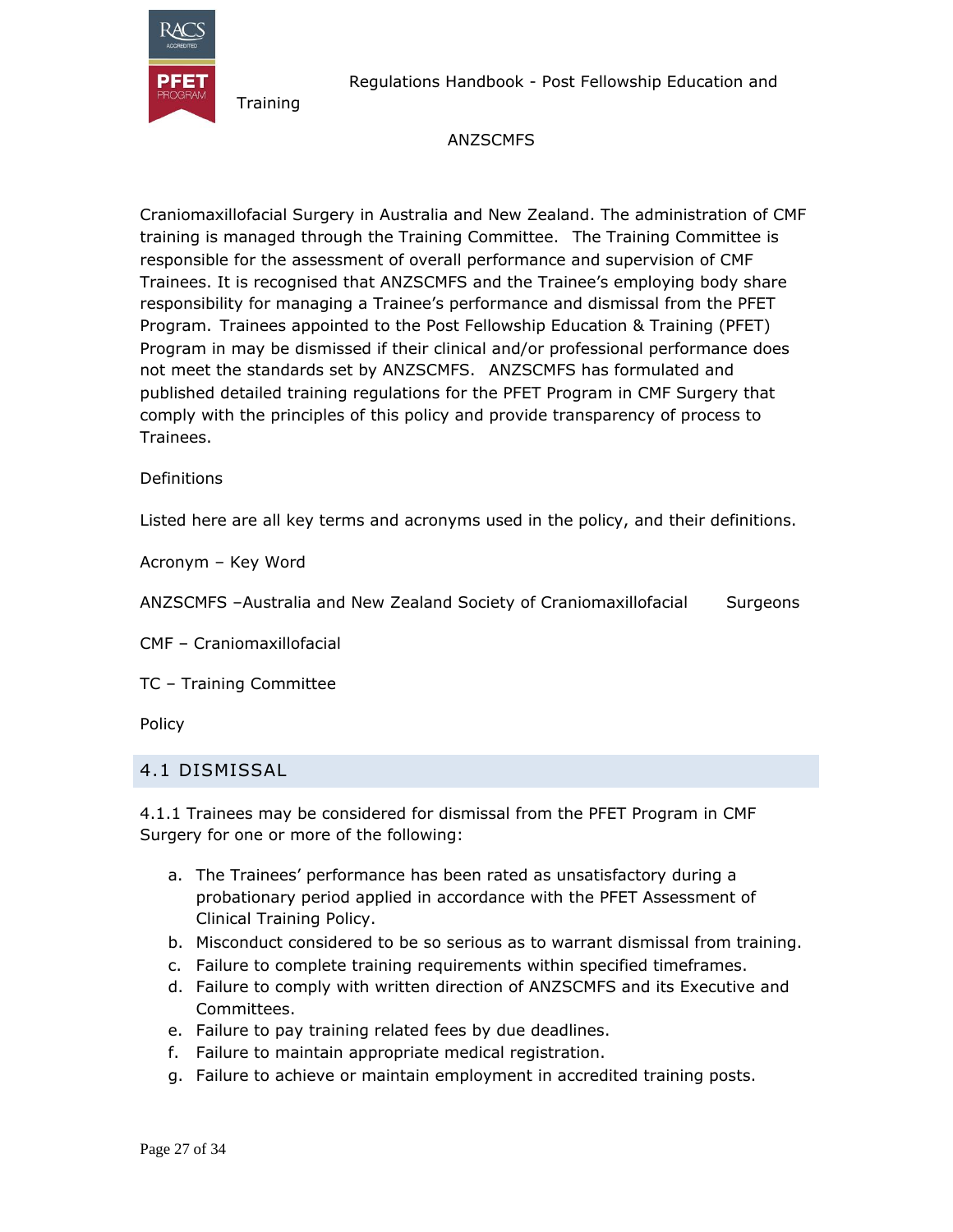

**Training** 

#### ANZSCMFS

# 4.2 MISCONDUCT

4.2.1 Trainees may be considered for dismissal from the PFET Program in CMF Surgery for misconduct. Examples of misconduct include but are not limited to the following:

- a. Discrimination, harassment, or bullying (including sexual harassment)
- b. Abusive, violent, threatening or obscene behaviour
- c. Theft, fraud, or misappropriation of funds
- d. Being found guilty of a criminal offence which results in a jail term or restrictions on the Trainee's ability to practice medicine
- e. Being under the influence of alcohol or illegal drugs at a PFET Program in CMF Surgery event (including surgical rotations)
- f. Falsification of training records, patient documentation, or patient treatment
- g. Serious breach of patient safety
- h. Gross insubordination, willful disobedience, or repeated refusal to carry out a lawful or reasonable instruction that is consistent with the Trainee's contact of employment and the training agreement for the PFET Program in CMF Surgery
- i. Bringing ANZSCMFS's name into disrepute, malicious damage to ANZSCMFS or society property and reputation
- j. Abandonment of employment or training post
- k. Dishonesty
- l. Cheating
- m. Repeated acts of misconduct for which the Trainee has been counselled
- n. A breach of the RACS Code of Conduct or ANZSCMFS Policies

# 4.3 FAILURE TO COMPLETE TRAINING PROGRAM REQUIREMENTS

4.3.1 The PFET Program in CMF Surgery will have specified minimum training requirements to be satisfied within timeframes determined by ANZSCMFS policy.

4.3.2 Trainees who fail to complete the training requirements within the timeframe specified by the TC will be dismissed.

# 4.4 FAILURE TO COMPLY WITH ANZSCMFS DIRECTION

4.4.1 As the training authority, Trainees are required to comply with any policy direction of ANZSCMFS pertaining to training activities.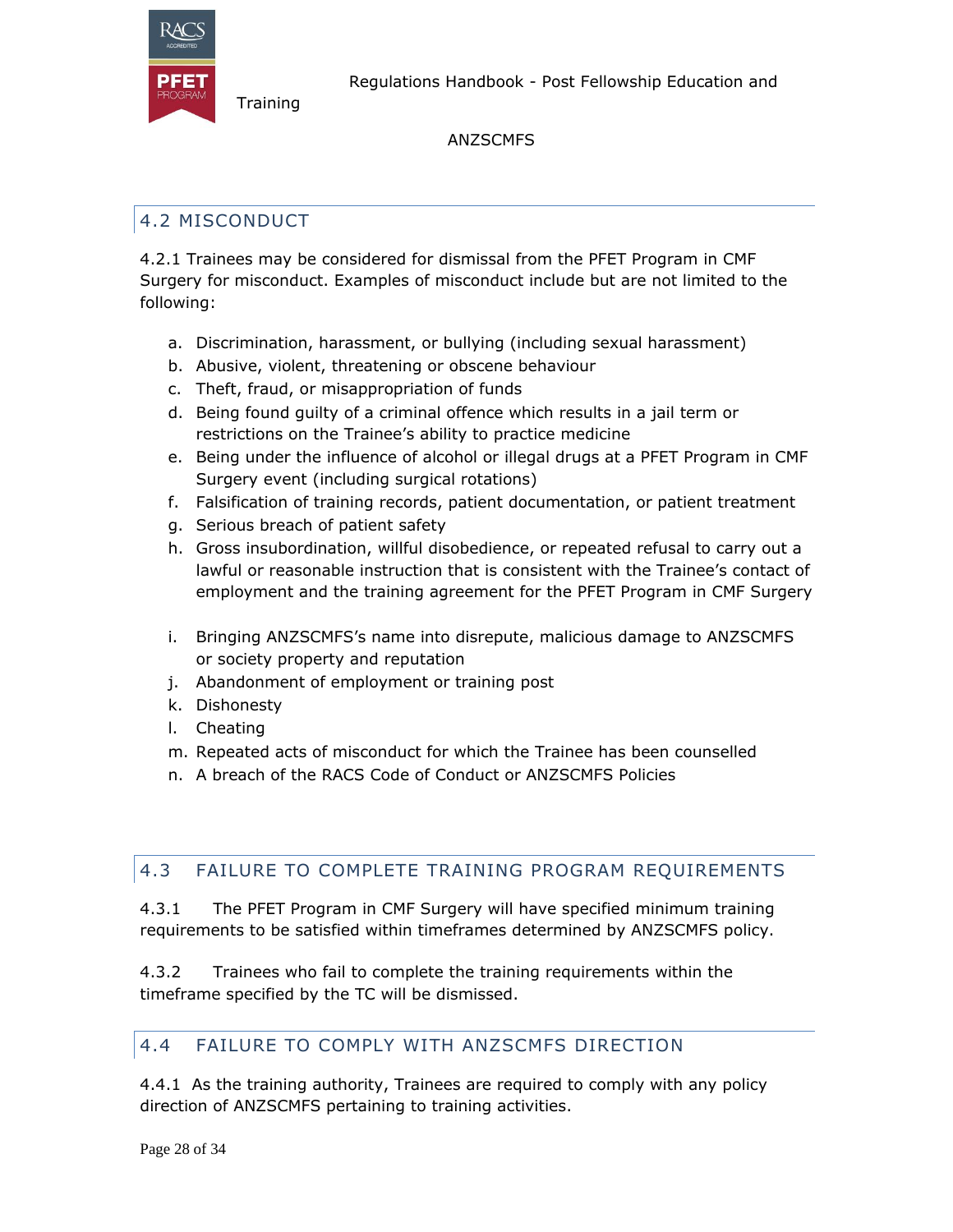

Regulations Handbook - Post Fellowship Education and

### ANZSCMFS

4.4.2 Breaches of the RACS Code of Conduct that are not misconduct (refer to 3.2) are considered to be a failure to comply with ANZSCMFS direction.

4.4.3 Repeated failure to comply with directions during the life of the PFET Program in CMF Surgery will constitute a dismissible offence.

4.4.4 Trainees will received written warnings, the second of which will advise that any further breach during the life of the training program may result in dismissal.

# 4.5 FAILURE TO PAY OUTSTANDING MONIES

4.5.1 Trainees who do not pay outstanding monies owed to ANZSCMFS in accordance with 1.6.11 of the ANZSCMFS PFET Training Handbook will be dismissed.

# 4.6 FAILURE TO SATISFY MEDICAL REGISTRATION OR EMPLOYMENT REQUIREMENTS

4.6.1 Trainees who, for any reason (excluding medical), do not have valid medical registration from the applicable Medical Board or Council in their jurisdiction that enables full participation in the PFET Program in CMF Surgery will be dismissed.

4.6.2 Valid medical registration is defined as specialist medical registration in Australia and/or New Zealand.

4.6.3 Trainees who fail to satisfy the employment requirements of the institution in which their training position is located (as notified by the CEO or HR Director or equivalent) may be automatically suspended from the PFET Program in CMF Surgery.

# 4.7 NATURAL JUSTICE AND PROCEDURAL FAIRNESS

Trainees and employees must be afforded procedural fairness throughout the implementation of this policy. Normal standards of respect, civility and confidentiality must be maintained throughout the process. Before a Trainee can be dismissed, the Chairman must be satisfied that natural justice has been afforded to the Trainee. The following summarises the principles involved.

4.7.1 Notice and Hearing. A Trainee should not be dismissed unless given prior adequate written notice of the case against him/her, a fair opportunity to answer it and the opportunity to present his/her own case. An oral hearing is not necessarily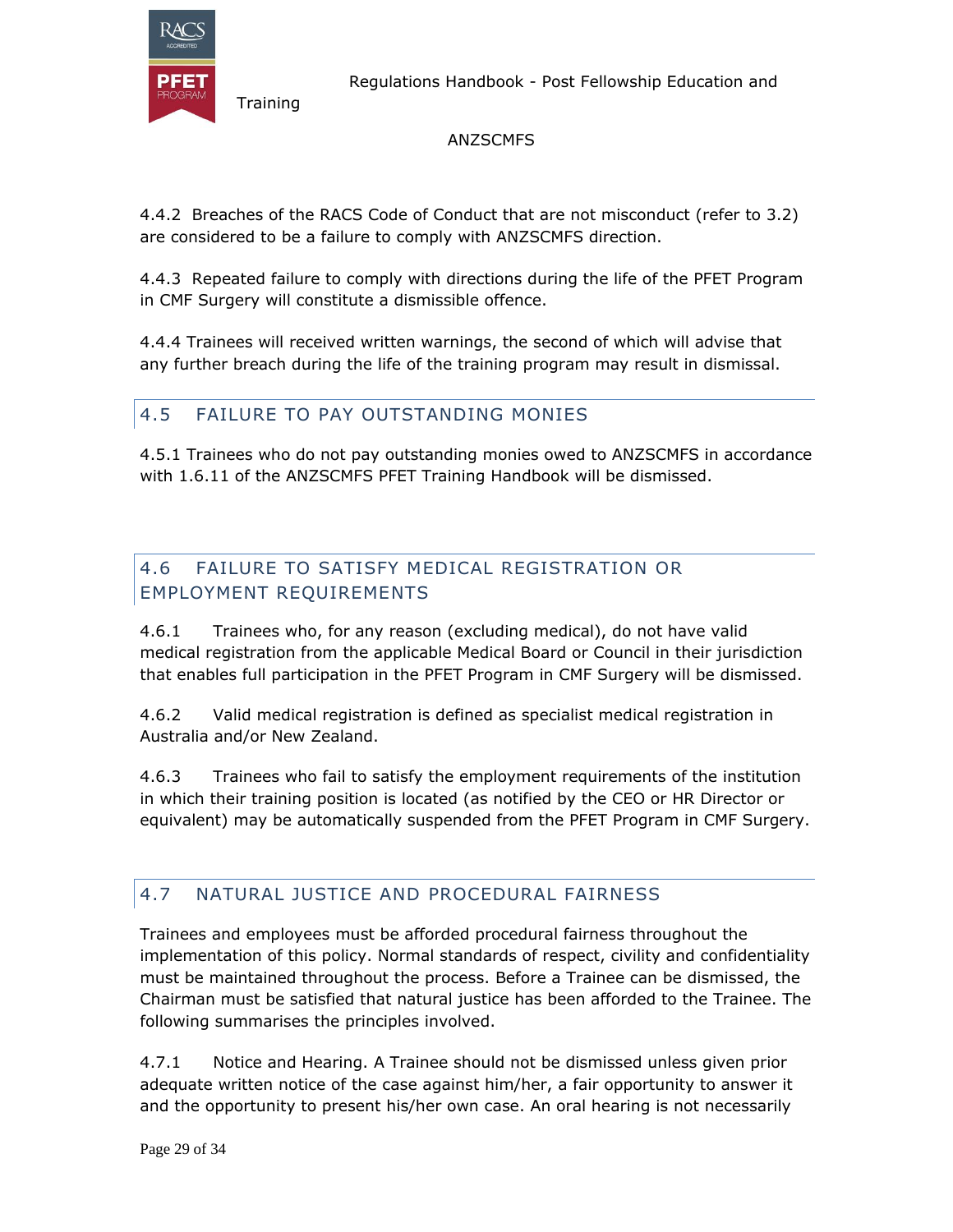

#### ANZSCMFS

required and a case may be decided "on the papers", which would include any written submissions from the Trainee submitted within the required timeframes.

4.7.2 Absence of Bias: The decision maker should not have a direct interest in the matter being decided, and should not appear to be bringing a biased or prejudiced mind to the making of the decision.

4.7.3 Evidence: The decision must be based on documented evidence that has been made available to the Trainee. Dismissal proceedings should not be initiated solely on the basis of an anonymous complaint.

# 4.8 DISMISSAL ADVICE

**Training** 

When the Training Committee decides to dismiss a Trainee, the Trainee must be notified within ten (10) working days of the decision. At the time of being notified the Trainee should also receive a copy of the documentation relied on in approving the recommendation.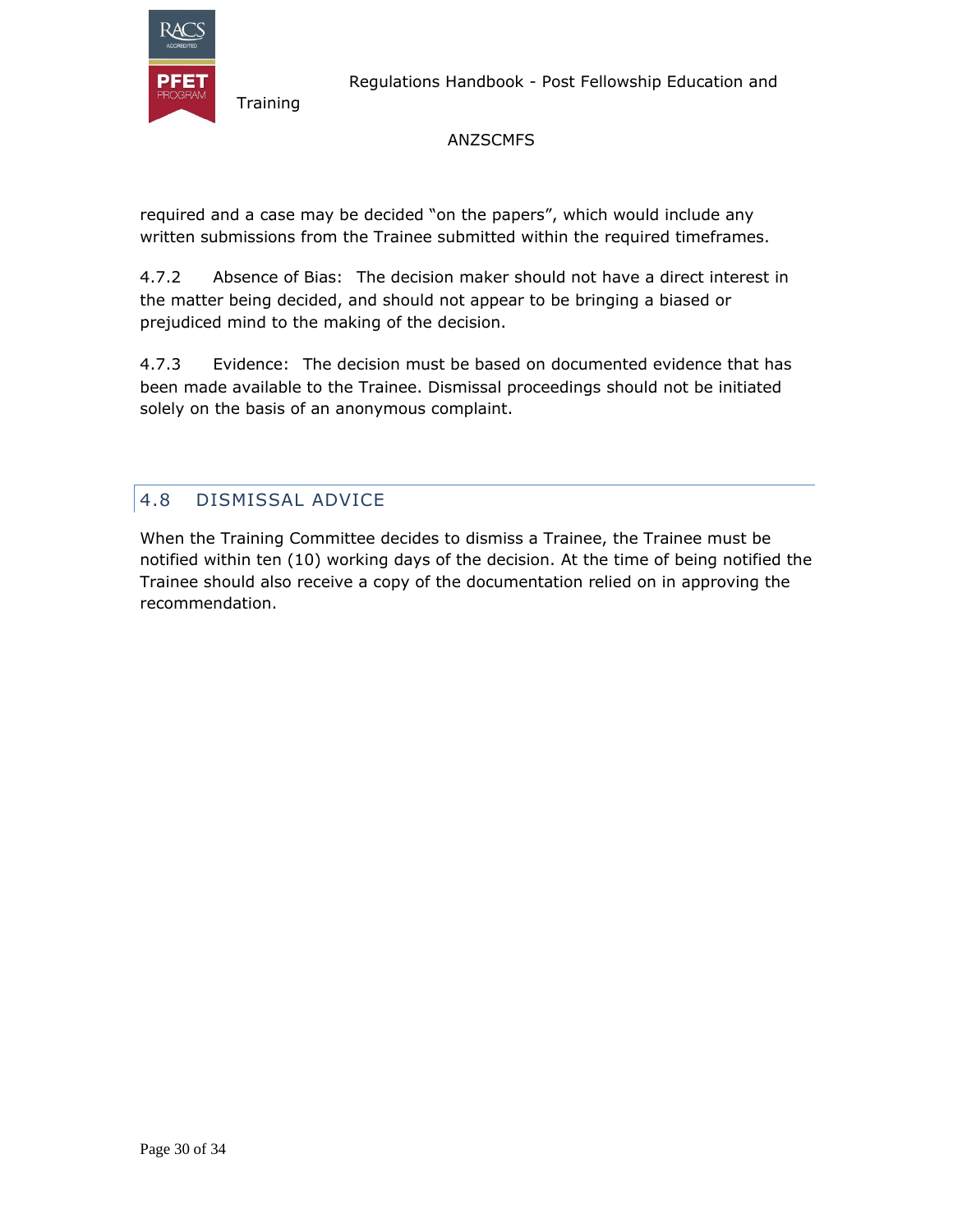

ANZSCMFS

# **APPENDIX 2**

#### REFEREE REPORT

**Training** 

### APPLICATION FOR PFET PROGRAM IN CRANIOMAXILLOFACIAL **SURGERY**

Name of Applicant:

Name of Referee:

The above named applicant has applied to ANZSCMFS for admission to the PFET training program in craniomaxillofacial surgery and has listed you as a referee. Could you please complete and return in confidence to the Chairman of the Training Committee, ANZSCMFS, 226 Melbourne St, North Adelaide, SA 5006.

Please do not fax this form.

#### **Failure to submit this form will adversely impact the application**

- 1. How long have you known the applicant?
- 2. How would you rate the applicant relative to other trainees at the same level? (Please tick the appropriate box)

 $\_$  , and the set of the set of the set of the set of the set of the set of the set of the set of the set of the set of the set of the set of the set of the set of the set of the set of the set of the set of the set of th \_\_\_\_\_\_\_\_\_\_\_\_\_\_\_\_\_\_\_\_\_\_\_\_\_\_\_\_\_\_\_\_\_\_\_\_\_\_\_\_\_\_\_\_\_\_\_\_\_\_\_\_\_\_\_\_\_\_\_\_\_\_\_\_\_\_\_\_\_\_\_\_\_\_\_\_\_\_\_ \_\_\_\_\_\_\_\_\_\_\_\_\_\_\_\_\_\_\_\_\_\_\_\_\_\_\_\_\_\_\_\_\_\_\_\_\_\_\_\_\_\_\_\_\_\_\_\_\_\_\_\_\_\_\_\_\_\_\_\_\_\_\_\_\_\_\_\_\_\_\_\_\_\_\_\_\_\_\_ \_\_\_\_\_\_\_\_\_\_\_\_\_\_\_\_\_\_\_\_\_\_\_\_\_\_\_\_\_\_\_\_\_\_\_\_\_\_\_\_\_\_\_\_\_\_\_\_\_\_\_\_\_\_\_\_\_\_\_\_\_\_\_\_\_\_\_\_\_\_\_\_\_\_\_\_\_\_\_

| $\Box$ Within top 5%     | $\Box$ Within top 5-10%                             | $\Box$ Within the top 10-25% |
|--------------------------|-----------------------------------------------------|------------------------------|
| $\Box$ Within top 25-50% | $\Box$ Within the bottom 50% $\Box$ unable to judge |                              |

3. Please comment on the applicant's surgical ability and general suitability to undertake the PFET program in craniomaxillofacial surgery, and any other information you consider to be relevant to the application.

\_\_\_\_\_\_\_\_\_\_\_\_\_\_\_\_\_\_\_\_\_\_\_\_\_\_\_\_\_\_\_\_\_\_\_\_\_\_\_\_\_\_\_\_\_\_\_\_\_\_\_\_\_\_\_\_\_\_\_\_\_\_\_\_\_\_\_\_\_\_\_\_\_\_\_\_\_\_\_  $\_$  , and the set of the set of the set of the set of the set of the set of the set of the set of the set of the set of the set of the set of the set of the set of the set of the set of the set of the set of the set of th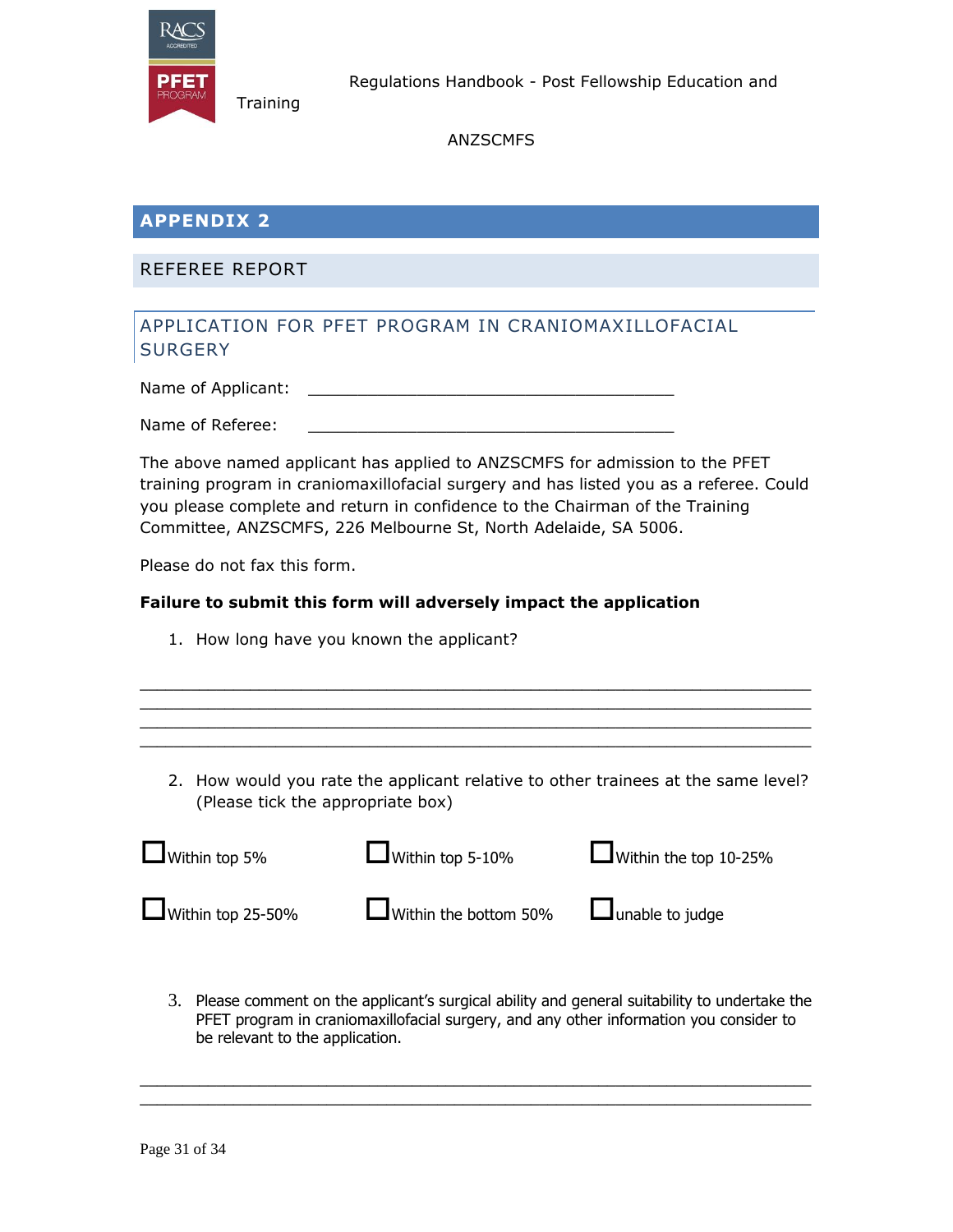

Regulations Handbook - Post Fellowship Education and

| 4. Recommendation (please tick the appropriate box)                                      |
|------------------------------------------------------------------------------------------|
| The applicant has my highest recommendation.                                             |
| I recommend the applicant with confidence.                                               |
| I recommend the applicant with reservation.                                              |
| I do not recommend the applicant. (Please furnish reasons in a separate sheet of paper.) |
| Signature:<br>Date:                                                                      |
|                                                                                          |
|                                                                                          |
|                                                                                          |
|                                                                                          |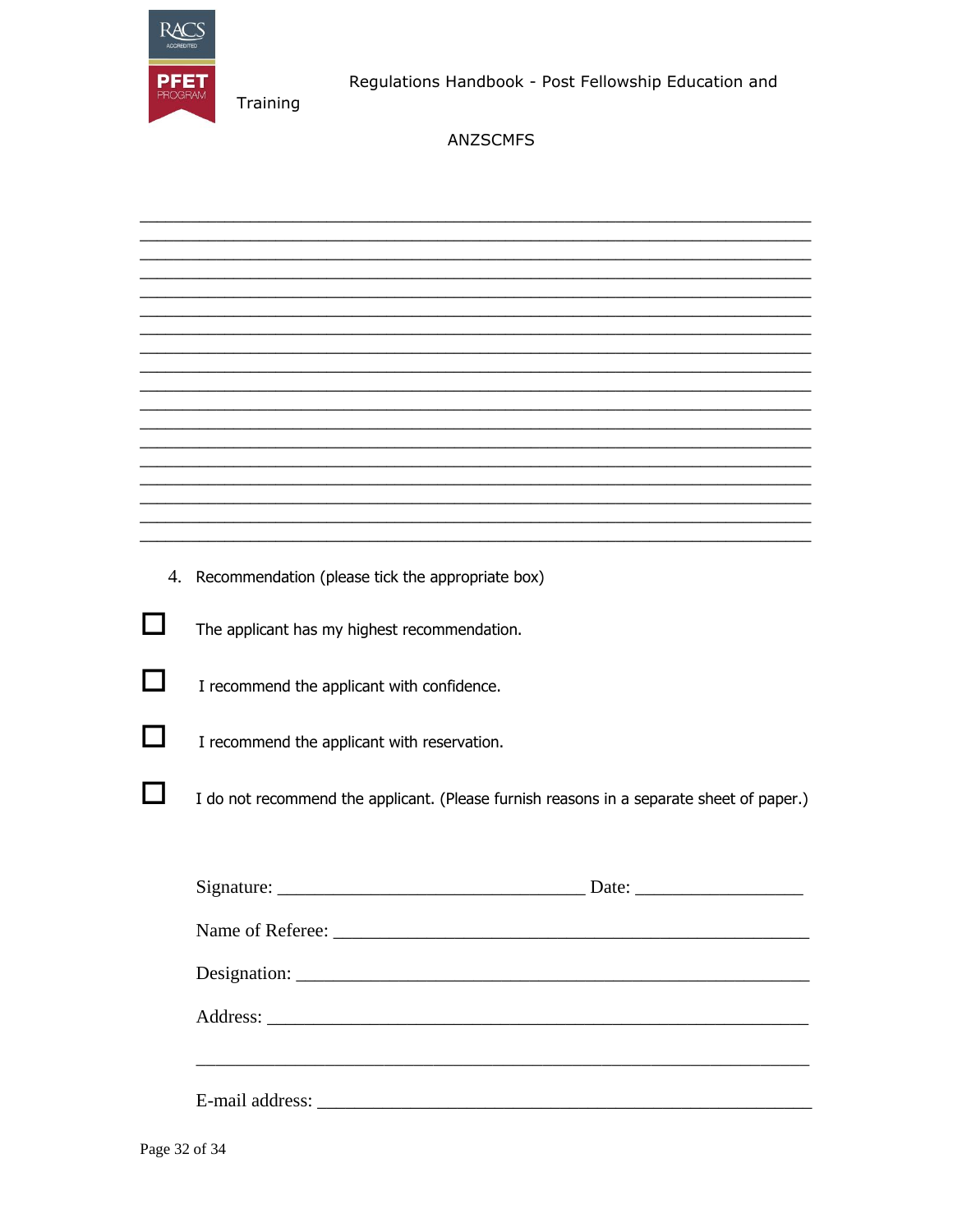

ANZSCMFS

Contact Number: \_\_\_\_\_\_\_\_\_\_\_\_\_\_\_\_\_\_\_\_\_\_\_\_\_\_\_\_\_\_\_\_\_\_\_\_\_\_\_\_\_\_\_\_\_\_\_\_\_\_\_

Training